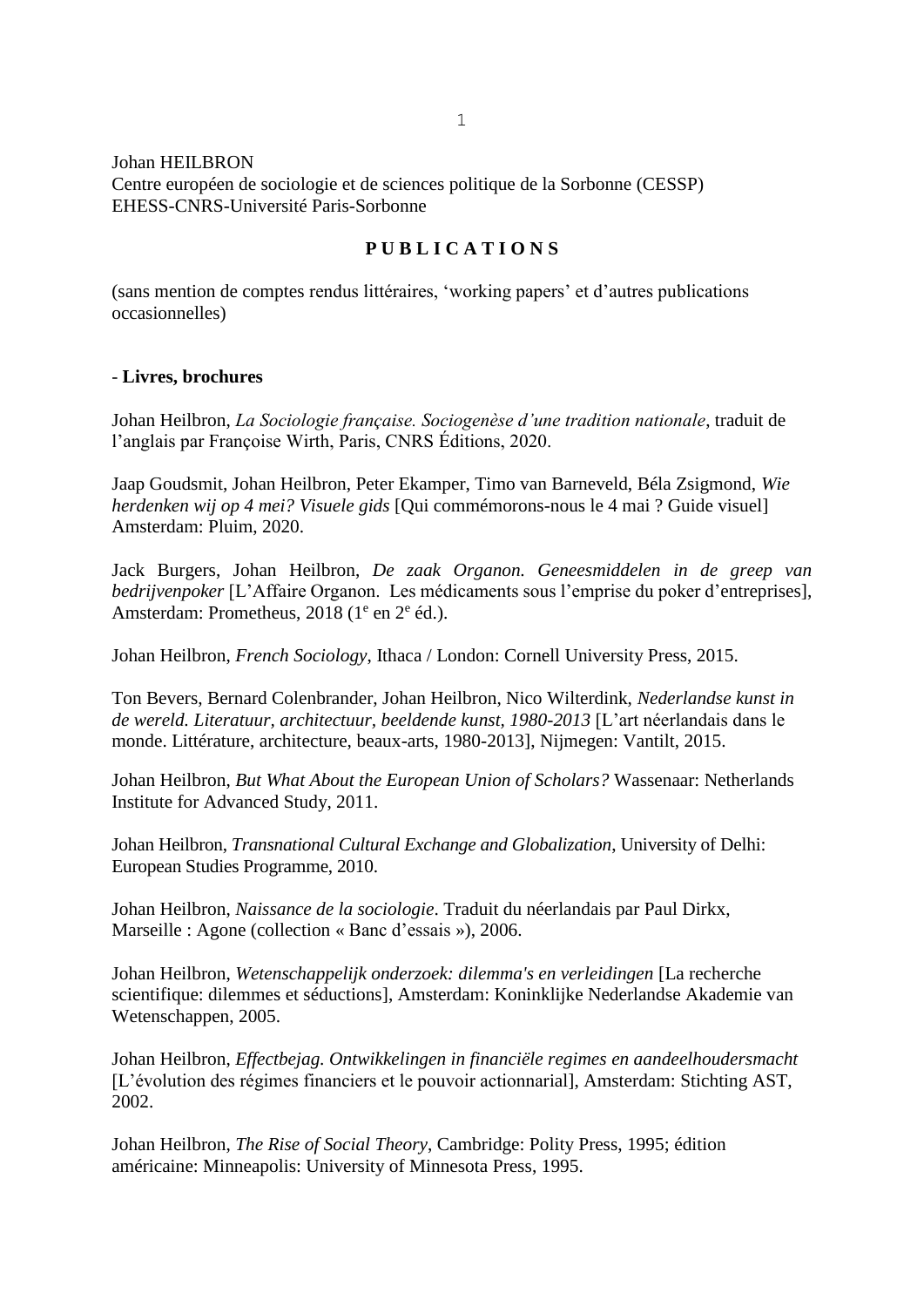Maarten van Bottenburg et Johan Heilbron, *De verharding van het wedstrijdvechten* [La brutalisation des événements de combat], Amsterdam: Diopter, 1996.

Johan Heilbron, *Kunst leren* [L'apprentissage de l'art], Préface de Hedy d'Ancona, Rijswijk: Ministerie van WVC, 1992.

Johan Heilbron, *Het ontstaan van de sociologie* [Naissance de la sociologie], Amsterdam: Prometheus, 1ère éd. 1990, 2e éd. 1991.

Johan Heilbron, *Sociologie in Frankrijk* [La sociologie en France], Amsterdam: SISWO, 1983.

#### - **Animation d'ouvrages collectifs et de numéros de revue**

Gisèle Sapiro (dir.), D*ictionnaire International Bourdieu*, Comité éditorial : François Denord, Julien Duval, Mathieu Hauchecorne, Johan Heilbron, Franck Poupeau, Paris : CNRS Éditions, 2020.

Johan Heilbron, Gustavo Sorá, Thibaud Boncourt (eds.) *The Social and Human Sciences in Global Power Relations*, London, Palgrave Macmillan, 2018.

Olav Korsnes, Johan Heilbron, Josh. Hjellbrekke, Felix Bühlmann, Mike Savage (eds), *New Directions in Elite Studies*, London: Routledge, 2018.

Johan Heilbron, Rob Timans, Thibaud Boncourt (eds), "Understanding the Social Sciences and Humanities in Europe", *Serendipities. Journal for the Sociology and History of the Social Sciences*, 2 (1) 2017,<http://serendipities.uni-graz.at/index.php/serendipities/issue/view/5>

Yves Gingras & Johan Heilbron (dir.), « Espace des disciplines et pratiques interdisciplinaires » , *Actes de la recherche en sciences sociales*, no. 210, 2015.

Christien Brinkgreve, Marcel van den Haak, Bart van Heerikhuizen, Johan Heilbron, Giselinde Kuipers (red.), *Cultuur en ongelijkheid*, Diemen: Uitgeverij AMB, 2011.

Benoit Gaudin & Johan Heilbron (dir.), « Pratiques martiales et sports de combat » , *Actes de la recherche en sciences sociales*, no. 179, sept. 2009.

Johan Heilbron (dir.), « Traditions nationales en sciences sociales », *Revue d'histoire des sciences humaines*, no. 18, 2008.

Julien Duval & Johan Heilbron (dir.), « Economies de la recherche », *Actes de la recherche en sciences sociales*, no. 164, 2006.

Johan Heilbron, Remi Lenoir, Gisèle Sapiro (dir.), *Pour une histoire des sciences sociales. Hommage à Pierre Bourdieu*, Paris : Fayard, 2004, 403 pp.

Jérôme Bourdieu, Johan Heilbron & Bénédicte Reynaud (dir.), « Espaces de la finance » , *Actes de la recherche en sciences sociales*, no. 146-147, 2003.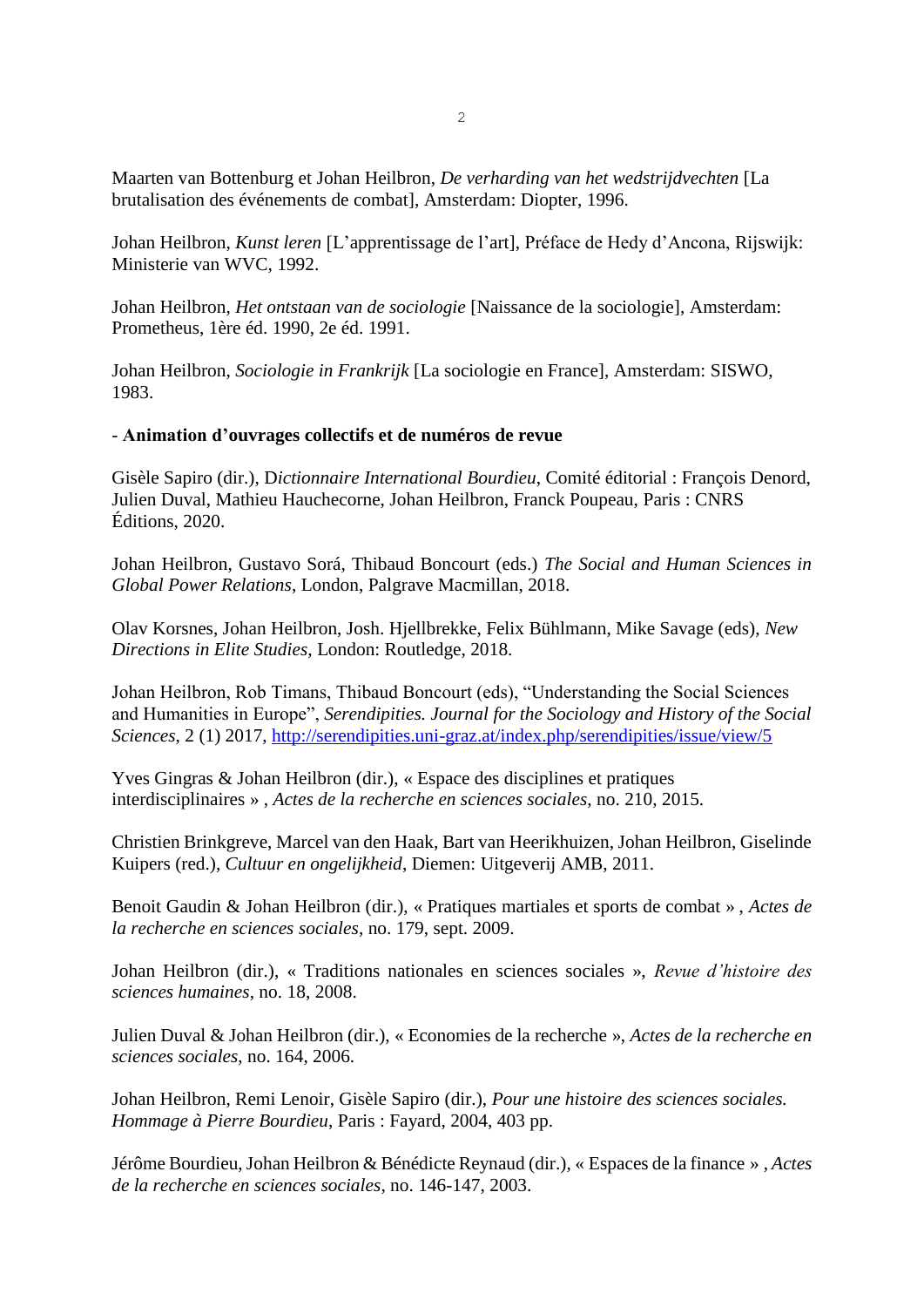Johan Heilbron & Gisèle Sapiro (dir.), « La circulation internationale des idées » , *Actes de la recherche en sciences sociales*, no. 145, 2002.

Johan Heilbron & Gisèle Sapiro (dir.), « La traduction: les échanges littéraires internationaux » , *Actes de la recherche en sciences sociales*, no. 144, 2002.

Johan Heilbron, Bernhard Kruithof et Kitty Roukens (dir.), *Ongekende meesterwerken* [Des chef-d'œuvres inconnus], Amsterdam: Stichting AST, 2001.

Johan Heilbron et Geert de Vries (dir.), *De draagbare de Swaan* [Le De Swaan portable], Amsterdam: Prometheus, 1999, nouvelle édition revue et augmentée 2008.

Johan Heilbron, Lars Magnusson & Björn Wittrock (eds.), *The Rise of the Social Sciences and the Formation of Modernity: Conceptual Change in Context, 1750-1850*, (Sociology of the Sciences Yearbook), Dordrecht: Kluwer Academic Publications, 1998, édition paperback 2001.

Nico Wilterdink, Johan Heilbron et Abram de Swaan (dir.), *Alles verandert. Opstellen voor en over J. Goudsblom* [Tout change: essais pour et à propos de J. Goudsblom], Amsterdam: Meulenhoff, 1997

J. Goudsblom, Bart van Heerikhuizen et Johan Heilbron (dir.), *Hoofdstukken uit de sociologie* [Chapitres de la sociologie, anthologie sociologique], Amsterdam: Amsterdam University Press, 1995.

Johan Heilbron et Nico Wilterdink (dir.), *Mondialisering: de wording van de wereldsamenleving* [La mondialisation: naissance de la société mondiale], Groningen: Wolters-Noordhoff, 1995.

Johan Heilbron, Wouter de Nooy et Wilma Tichelaar (dir.), *Waarin een klein land. Nederlandse cultuur in internationaal verband* [Ici-même, dans un petit pays: la culture néerlandaise dans une perspective internationale], Amsterdam: Prometheus, 1995.

# - **Edition scientifique**

Norbert Elias, *Gesammelte Schriften*, herausgegeben von Reinhard Blomert, Heike Hammer, Johan Heilbron, Annette Treibel und Nico Wilterdink, Frankfurt: Suhrkamp, 19 tomes, 1997 - 2010.

Norbert Elias, *Collected Works*, Editorial Advisory Board: Eric Dunning, Johan Heilbron, Richard Kilminster and Stephen Mennell, Dublin: University College Dublin Press, 18 tomes, 2006 - 2014.

Norbert Elias, *Werken* (Oeuvres choisies en néerlandais), (depuis 2000, 5 tomes parus), sous la direction de Johan Goudsblom, Johan Heilbron et Nico Wilterdink, Amsterdam : Boom.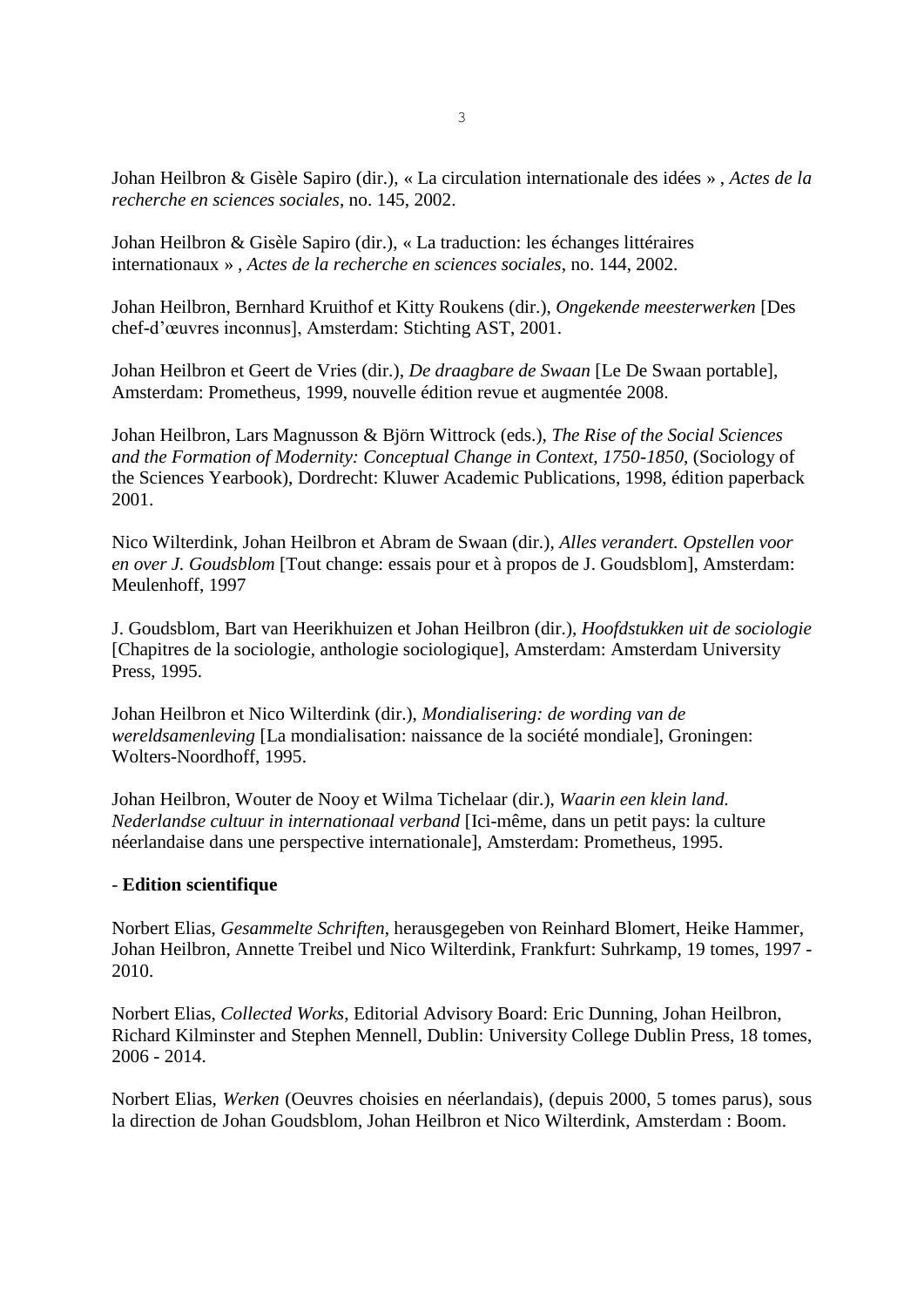# - **Articles, notes de recherche, comptes rendus scientifiques**

## **2020**

Johan Heilbron, "Das Versprechen der Soziologie," *in*: Christian Fleck, Christian Dayé (Hg.), *Meilensteine der Soziologie*, Frankfurt/New York: Campus Verlag, 2020, p. 15-27.

Johan Heilbron, "Obtaining World Fame From the Periphery," *Dutch Crossing*, 44 (2) 2020, p. 136-144, [http://dx.doi.org/10.1080/03096564.2020.1747284.](http://dx.doi.org/10.1080/03096564.2020.1747284)

Johan Heilbron, notices 'Capital culturel' ; 'Centre de sociologie européenne' ; 'James Coleman' ; 'Comparatisme' ; 'École de Francfort' ; 'École des hautes études en sciences sociales' ; 'Enquête(s)' ; 'Espérances' ; 'Gerschenkron (Effet)' ; 'Groupe(s)' ; 'Albert Hirschman' ; 'Holisme' ; 'Intérêt' ; 'Kurt Lewin' ; 'Maxwell (Démon de)' ; '*Méditations pascaliennes*' ; 'Montesquieu (Effet)' ; 'Ordre social' ; 'Talcott Parsons' ; 'Pays-Bas' ; 'Photographie' ; Positivisme ; 'Jean-Jacques Rousseau' ; 'Sciences humaines et sociales' ; 'Société(s)' ; 'Sociologie' ; 'Jean Stoetzel' ; '*Theory and Society*' ; '*Un art moyen*', in : G. Sapiro (dir), *Dictionnaire international Bourdieu*, Paris, CNRS Éditions, 2020.

Johan Heilbron, « De gekaapte Amerikaanse democratie » , *De Nederlandse Boekengids*, no. 5, 2020 (sous presse).

#### 2019

Rob Timans, Johan Heilbron, "The Institutionalization of SSH Disciplines in the Netherlands: 1945-2015," in Christian Fleck, Matthias Duller, Victor Karady (eds), *Shaping Human Science Disciplines. Institutional Developments in Europe and Beyond*, London, Palgrave Macmillan, 2019, p. 189-246.

Sander Quak, Johan Heilbron, Jessica Meijer, "Ranking, Coordination, and Global Governance: The Case of the Access to Medicine Index," *Business & Politics*, 21 (2) 2019, p. 172-204.

Rob Timans, Paul Wouters, Johan Heilbron, "Mixed Methods Research: What it is, what it could be," *Theory and Society* , 48 (2) 2019, p. 193-216.

Johan Heilbron, "How to interpret Auguste Comte?", *Revue d'histoire des sciences humaines*, no. 34, 2019, p. 289-292,<https://journals.openedition.org/rhsh/3373>

Johan Heilbron, Compte rendu de Destutt de Tracy, *Oeuvres completes* (Tomes 2, 5, 6,7, 8), *Revue Philosophique*, 2019, no 1, p. 70-72

Alice Crary, Johan Heilbron, Ian Jauslin, "An Enduring Engagement with Endangered and Excluded Scholars," *Institute for Advanced Study – The Institute Letter*, Spring 2019, p. 14- 15. Pour la version longue,<https://www.sss.ias.edu/history-working-group> ou <http://bit.ly/IASscholars> ]

Johan Heilbron, "Het plunderfeest bij de HEMA," *De Nederlandse Boekengids*, 4 (3) juni-juli 2019, p. 4-5.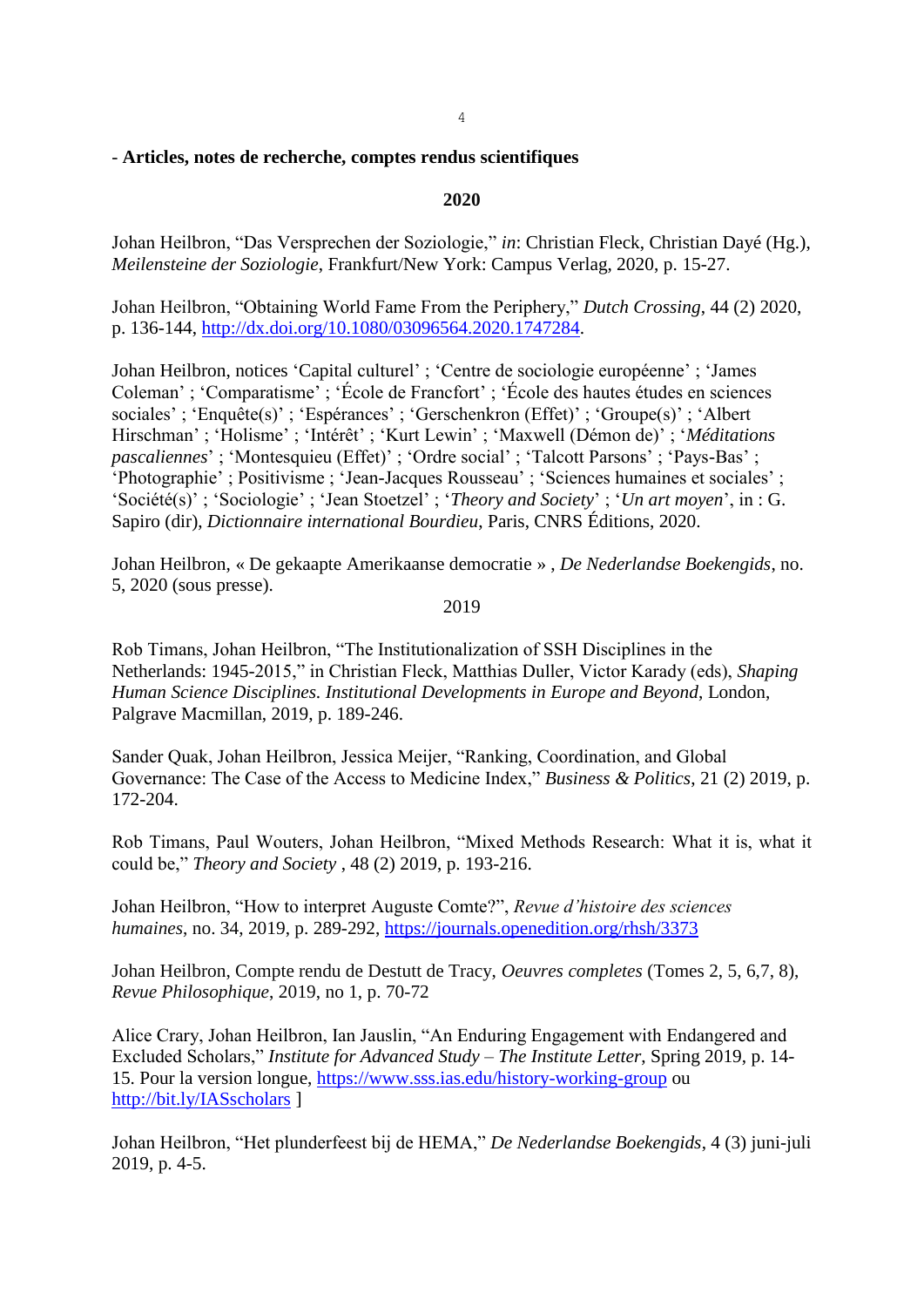#### 2018

Johan Heilbron, Felix Bühlmann, Johs. Hjellbrekke, Olav Korsnes, Mike Savage "Introduction," in: Olav Korsnes, Johan Heilbron, Johs. Hjellbrekke Felix Bühlmann, Mike Savage (eds), *New Directions in Elite Studies*, London: Routledge, 2018, p. 1-28.

Rob Timans, Johan Heilbron, "Degrees of transnationalization: the case of the Dutch business elite," in: Olav Korsnes, Johan Heilbron, Johs. Hjellbrekke Felix Bühlmann, Mike Savage (eds), *New Directions in Elite Studies*, London: Routledge, 2018, p. 46-72.

Johan Heilbron, "Sociogenèse de la théorie sociologique de Pierre Bourdieu," *Zilsel – science, technique, société*, no. 3, 2018, p. 105-135.

Johan Heilbron, Thibaud Boncourt, Gustavo Sorá, "Introduction. The Social and Human Sciences in Global Power Relations," in Johan Heilbron, Gustavo Sorá, Thibaud Boncourt (eds.) *The Social and Human Sciences in Global Power Relations*, London, Palgrave Macmillan, p. 1-28.

Johan Heilbron, Yves Gingras, "The Globalization of European Research in the Social Sciences and Humanities (1980-2014): A Bibliometric Study," in: Johan Heilbron, Gustavo Sorá, Thibaud Boncourt (eds.) *The Social and Human Sciences in Global Power Relations*, London, Palgrave Macmillan, p. 29-58.

Johan Heilbron, Thibaud Boncourt, Rob Timans, "The Emerging European Research Area in the Social and Human Sciences," in: Johan Heilbron, Gustavo Sorá, Thibaud Boncourt (eds.) *The Social and Human Sciences in Global Power Relations*, London, Palgrave Macmillan, 2018, p. 153-181.

Johan Goudsblom, Johan Heilbron, "Sociologie, histoire de » In : Christophe Charle et Daniel Roche (éd), *L'Europe – Encyclopédie historique*, Arles : Editions Actes Sud, 2018, p. 2055- 2062.

Johan Heilbron, Gisèle Sapiro, "Politics of Translation : How States Shape Cultural Transfers," in: Diana Roig-Sanz & Reine Meylaerts (eds), *Literary Translation and Cultural Mediators in 'Peripheral' Cultures: Customs Officers or Smugglers?* London: Palgrave Macmillan, 2018, p. 183-208.

Johan Heilbron, George Steinmetz, "Professional Sociology and the American Left: A Note on Dylan Riley's Academic Harassment of Bourdieu" [published under the title 'A Defense of Bourdieu'], *Catalyst*, 2 (1) 2018, p. 35-49.

Norbert Elias, "La sociologia… fatta bene. Intervista con Johan Heilbron," *Cambio. Rivista Sulle Trasformazioni Sociali*, *7* (14) 2018, p. 151-168.

Johan Heilbron, "Hoe de vrije markt een succesvol bedrijf ten gronde richtte. Interview," Erasmus Magazine, *Erasmus Magazine***,** 25 Januari 2018, [https://www.erasmusmagazine.nl/2018/01/25/hoe-de-vrije-markt-een-succesvol-nederlands](https://www.erasmusmagazine.nl/2018/01/25/hoe-de-vrije-markt-een-succesvol-nederlands-bedrijf-ten-gronde-richtte/)[bedrijf-ten-gronde-richtte/](https://www.erasmusmagazine.nl/2018/01/25/hoe-de-vrije-markt-een-succesvol-nederlands-bedrijf-ten-gronde-richtte/)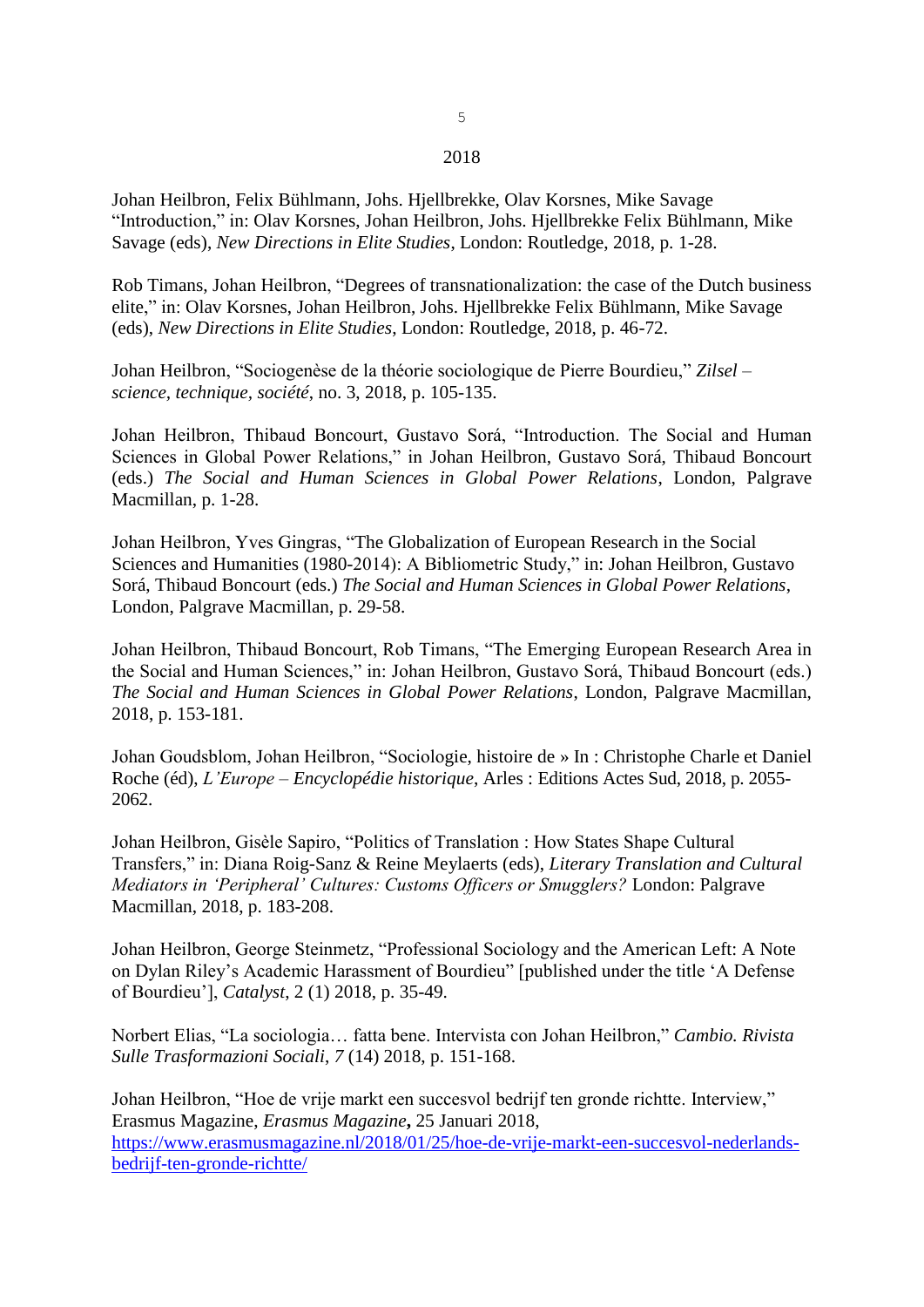#### 2017

Johan Heilbron, "Auguste Comte and the Second Scientific Revolution," in: Andrew Wernick (ed), *The Anthem Companion to Auguste Comte*, London/New York: Anthem Press, 2017, p. 23-41.

Johan Heilbron, « Pour une sociologie historique et réflexive des sciences humaines et sociales » , *Revue d'histoire des sciences humaines*, no. 30, 2017, p. 277-287.

Johan Heilbron, Thibaud Boncourt, Rob Timans, "Understanding the Social Sciences and Humanities in Europe," *Serendipities*, *Journal for the Sociology and History of the Social Sciences* 2 (1) 2017, p. 1-9. [http://serendipities.uni](http://serendipities.uni-graz.at/index.php/serendipities/issue/view/5)[graz.at/index.php/serendipities/issue/view/5](http://serendipities.uni-graz.at/index.php/serendipities/issue/view/5) 

Johan Heilbron, Madeline Bedecarré, Rob Timans, "European Journals in the Social Sciences and Humanities," *Serendipities*, *Journal for the Sociology and History of the Social Sciences* 2 (1) 2017, p. 33-49.<http://serendipities.uni-graz.at/index.php/serendipities/issue/view/5>

Johan Heilbron, Thibaud Boncourt, Gisèle Sapiro, Gustavo Sorá, Victor Karady, Thomas Brisson, Laurent Jeanpierre, Kil-Ho Lee, "Indicators of the Internationalization of the Social Sciences and Humanities", *Serendipities*, *Journal for the Sociology and History of the Social Sciences* 2 (1) 2017, p. 129-145. [http://serendipities.uni](http://serendipities.uni-graz.at/index.php/serendipities/issue/view/5)[graz.at/index.php/serendipities/issue/view/5](http://serendipities.uni-graz.at/index.php/serendipities/issue/view/5) 

Johan Heilbron, "For a Historical Sociology of Sociology," *Newsletter of the ASA History of Sociology Section*, July 2017, p. 3-4.

Johan Heilbron, Gisèle Sapiro, "How to improve international and interdisciplinary cooperation in the Social Sciences and the Humanities," *European Policy Brief*, 2017, <http://interco-ssh.eu/>

#### 2016

Johan Heilbron, "Auguste Comte and Modern Epistemology," in: Kristin Gjesdal (ed), *Debates in Nineteenth Century Philosophy: Essential Readings and Contemporary Responses*, New York: Routledge, 2016, p. 159-170.

Johan Heilbron, « Les sciences sociales et l'Université » in : Christophe Charle, Laurent Jeanpierre (éd.), *La vie intellectuelle en France au XIXe-XXIe siècles*, Paris, Editions du Seuil, 2016, Vol. 1, p. 463-468.

Johan Heilbron, Gisèle Sapiro, "Translation: Economic and Sociological perspectives," In Victor Ginsburgh, Shlomo Weber (eds), *The Palgrave Handbook of Economics and Language*, *Basingstoke, UK: Palgrave-Mac Millan, 2016, p. 373-402.*

Johan Heilbron, "Las ciencias sociales como un campo global emergente," *Papeles de Trabajo*, 10 (18) 2016, p. 21-48.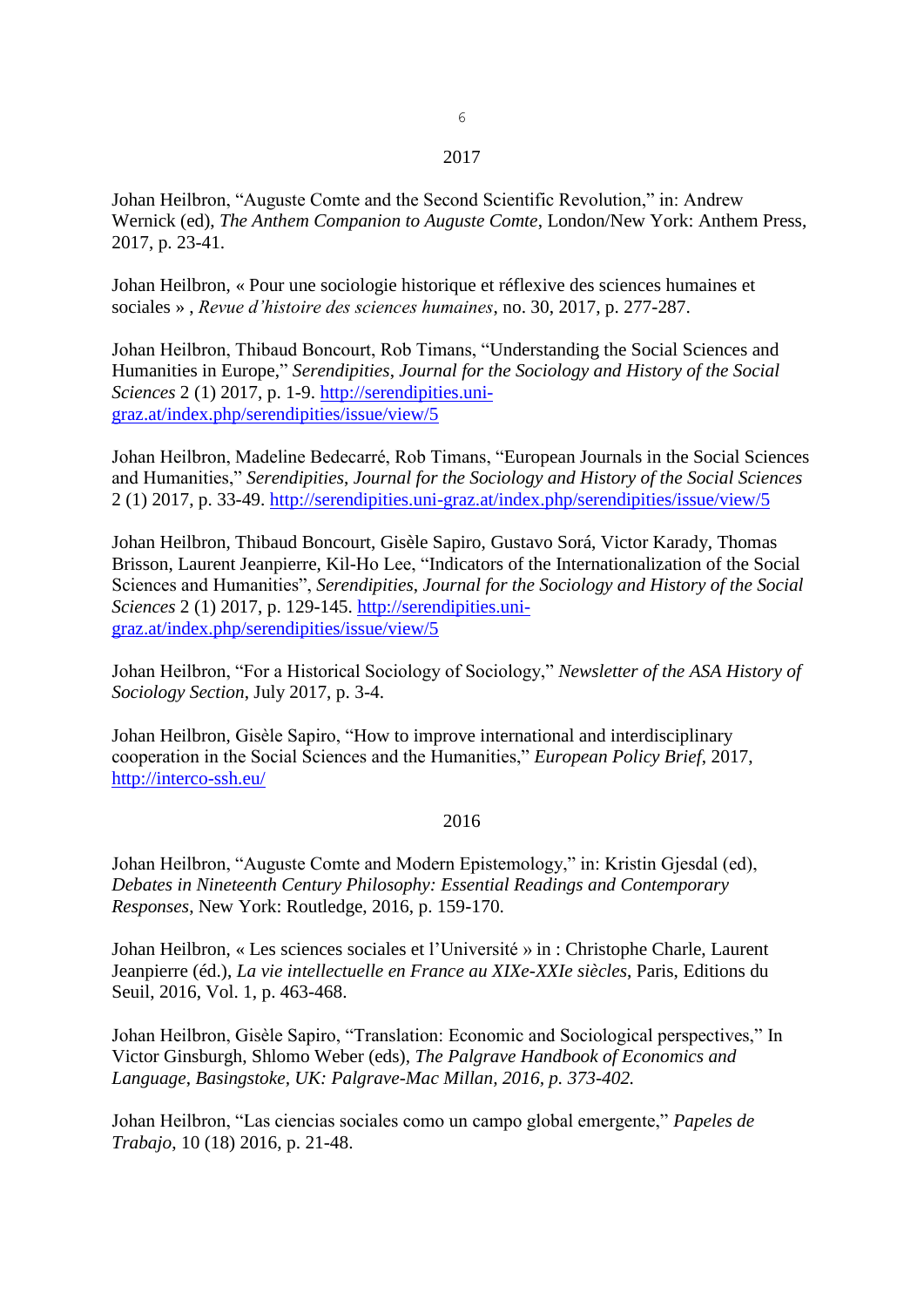Sander Quak, Johan Heilbron, Jessica Meijer, "The development of the vaccine industry, 1800-present. A historical-sociological field approach," *International Journal of Business and Globalisation*, 17 (2) 2016, p. 224-242.

*Christian Fleck, Johan Heilbron, Victor Karady, Gisèle Sapiro,* "Handbook of Indicators of Institutionalization of Academic Disciplines in SSH," *Serendipities*, *Journal for the Sociology and History of the Social Sciences,* 1 (1) 2016, <http://serendipities.uni-graz.at/index.php/serendipities/issue/view/1>

Sander Quak, Johan Heilbron, Jessica Meijer, "Primaire preventie van chronische ziekten: obstakels, stand van zaken en perspectieven," *Tijdschrift voor Gezondheidswetenschappen*, 94 (1) 2016, p. 34-40.

Johan Heilbron, Compte rendu de Yves Chevrel, Lieven D'hulst et Christine Lombez (dir.), Histoire des traductions en langue française (vol. 3, XIX<sup>e</sup> siècle, 1815-1914, Lagrasse, Verdier, 2012), *Annales : histoire, sciences sociales*, 71 (2) 2016, p. 531-533.

Sander Quak, Johan Heilbron, Jessica Meijer, 'De Toekomst van de Polypil: een Tussenstand,' *Working paper Erasmus Center for Economic Sociology* (ECES), 2016, 8 pag.

## 2015

Johan Heilbron, "Interest: History of the Concept," in: James D. Wright (editor-in-chief), *International Encyclopedia of the Social and Behavioral Sciences*, 2nd edition, Oxford: Elsevier, Vol. 12, 2015, p. 386–390.

Johan Goudsblom, Johan Heilbron, "Sociology: History of," in: James D. Wright (editor-inchief), *International Encyclopedia of the Social and Behavioral Sciences*, 2nd edition, Oxford: Elsevier, 2015, Vol. 22, p. 989-995.

Johan Heilbron, Yves Gingras, "La resilience des disciplines," *Actes de la recherche en sciences sociales*, no. 210, 2015, p. 4-9.

Johan Heilbron, Anaïs Bokobza, "Transgresser les frontières en sciences humaines et sociales en France," *Actes de la recherche en sciences sociales*, no. 210, 2015, p. 109-121.

Johan Heilbron, "Innovation institutionnelle et transmission artistique", in Jacques Dubois, Pascal Durand & Yves Winkin (éd.), *Le symbolique et le social. La réception internationale de la pensée de Pierre Bourdieu*, Liège, Presses Universitaires de Liège, coll. " Situations ", 2015, p. 215-222.

Johan Heilbron, Nicolas Guilhot, Laurent Jeanpierre, "Auf dem Weg zu einer transnationalen Geschichte der Sozialwissenschaften", in: Christian Dayé & Stephan Moebius (Hrsg), *Soziologiegeschichte, Wege und Ziele*, Frankfurt: Suhrkamp, 2015, p. 402-430.

Mathieu Desan, Johan Heilbron, "Young Durkheimians and the Temptation of Fascism: The Case of Marcel Déat," *History of the Human Sciences*, 28 (3) 2015, p. 22-50.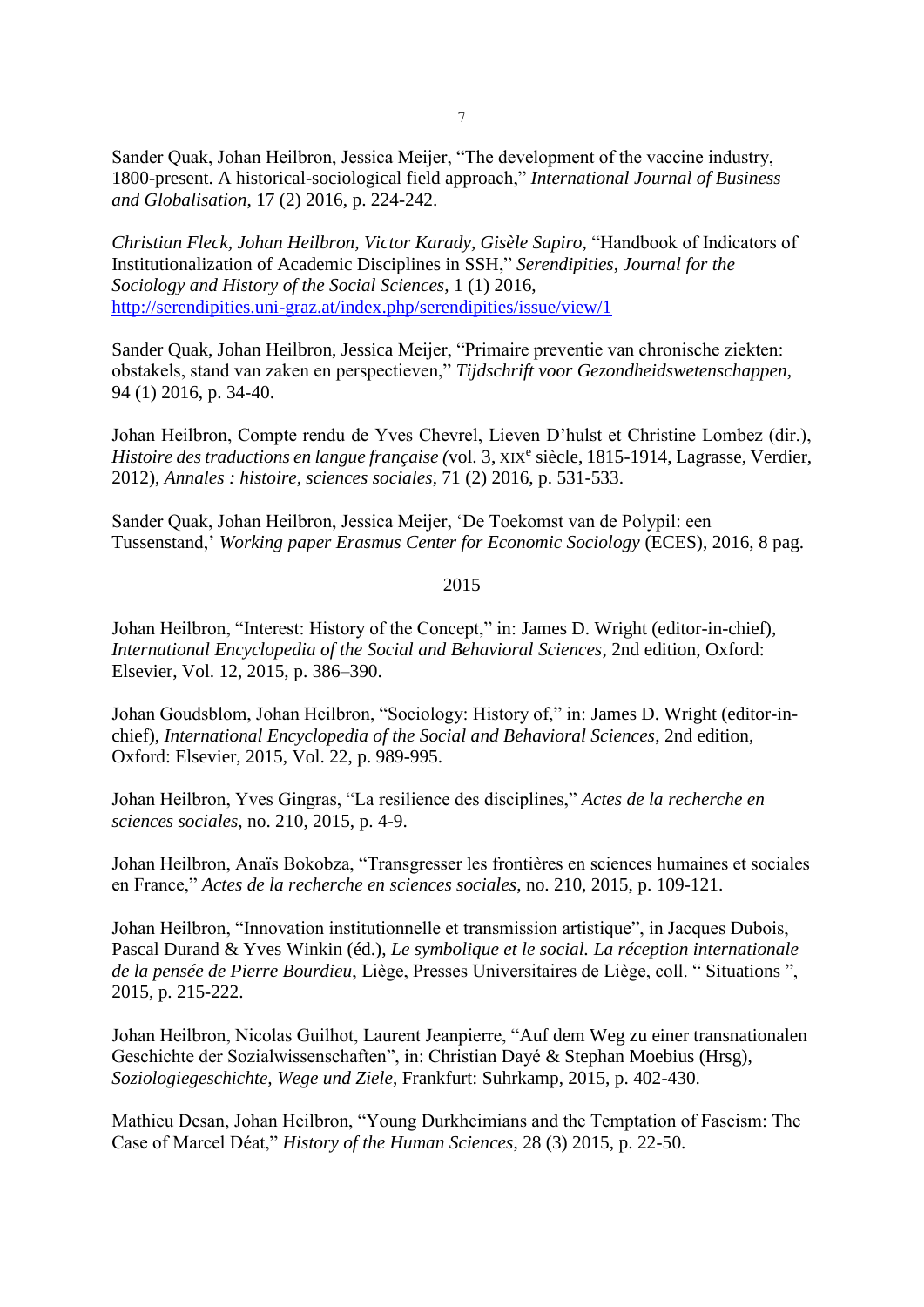Nicky van Es, Johan Heilbron, "Fiction from the Periphery: How Dutch Writers Enter the Field of English-language Literature," *Cultural Sociology*, 9 (3) 2015, p. 296-319.

Ton Bevers, Johan Heilbron, Nico Wilterdink, "Inleiding," in: T. Bevers, B. Colenbrander, J. Heilbron, N. Wilterdink, *Nederlandse kunst in de wereld. Literatuur, architectuur, beeldende kunst, 1980-2013*, Nijmegen: Vantilt, 2015, p. 8-18.

Johan Heilbron, Nicky van Es, "In de wereldrepubliek der letteren," in: T. Bevers, B. Colenbrander, J. Heilbron, N. Wilterdink, *Nederlandse kunst in de wereld. Literatuur, architectuur, beeldende kunst, 1980-2013*, Nijmegen: Vantilt, 2015, p. 20-54.

Ton Bevers, Johan Heilbron, Nico Wilterdink, "Conclusies," T. Bevers, B. Colenbrander, J. Heilbron, N. Wilterdink, *Nederlandse kunst in de wereld. Literatuur, architectuur, beeldende kunst, 1980-2013*, Nijmegen: Vantilt, 2015, p. 378-399.

Sander Quak, Johan Heilbron, "Modelling Costs and Benefits of Prevention," Research Report, Erasmus Center for Economic Sociology, Erasmus University Rotterdam, 30 March 2015, 12 p.

2014

Johan Heilbron, "The Social Sciences as an Emerging Global field'", *Current sociology* 62 (5) 2014, p. 685-703.

Johan Heilbron, "European Social Science as a Transnational Field of Research", In: Sokratis Koniordos & Alexandros-Andreas Kyrtsis (eds), *Routledge Handbook of European Sociology*, London: Routledge, 2014, p. 67-79.

Johan Heilbron, Jochem Verheul, Sander Quak, "The Origins and Early Diffusion of 'Shareholder value' in the United States", *Theory and Society*, 43 (1) 2014, p. 1-22.

Johan Heilbron, "La sociologie …quand elle est bien faite. Entretien avec Norbert Elias", *Actes de la recherche en sciences sociales*, no. 205, 2014, p. 4-19.

Johan Heilbron, "Auguste Comte and the Second Scientific Revolution," *Sartoniana*, vol. 27, 2014, p. 149-168.

Sander Quak, Johan Heilbron, Jessica Meijer, "The Rise and Spread of Sustainable Investing in the Netherlands", *Journal of Sustainable Finance and Investment*, 4 (3) 2014, p. 249-265.

Johan Heilbron, Review of Simonetta Falasca-Zamponi, *Rethinking the Political: The Sacred, Aesthetic Politics, and the Collège de Sociologie* (Montreal: McGill-Queen's University Press, 2011), *Contemporary Sociology*, 43, 2014, p. 683-684.

Johan Heilbron, Compte rendu d'Antoine Destutt de Tracy, *Éléments d'idéologie* (Deuxième partie : Grammaire. Introduction, édition et notes par Claude Jolly, *Œuvres complètes*, Paris : Vrin, 2013, tome IV), *Revue philosophique*, tome 213, no. 2, 2014, p. 259-260.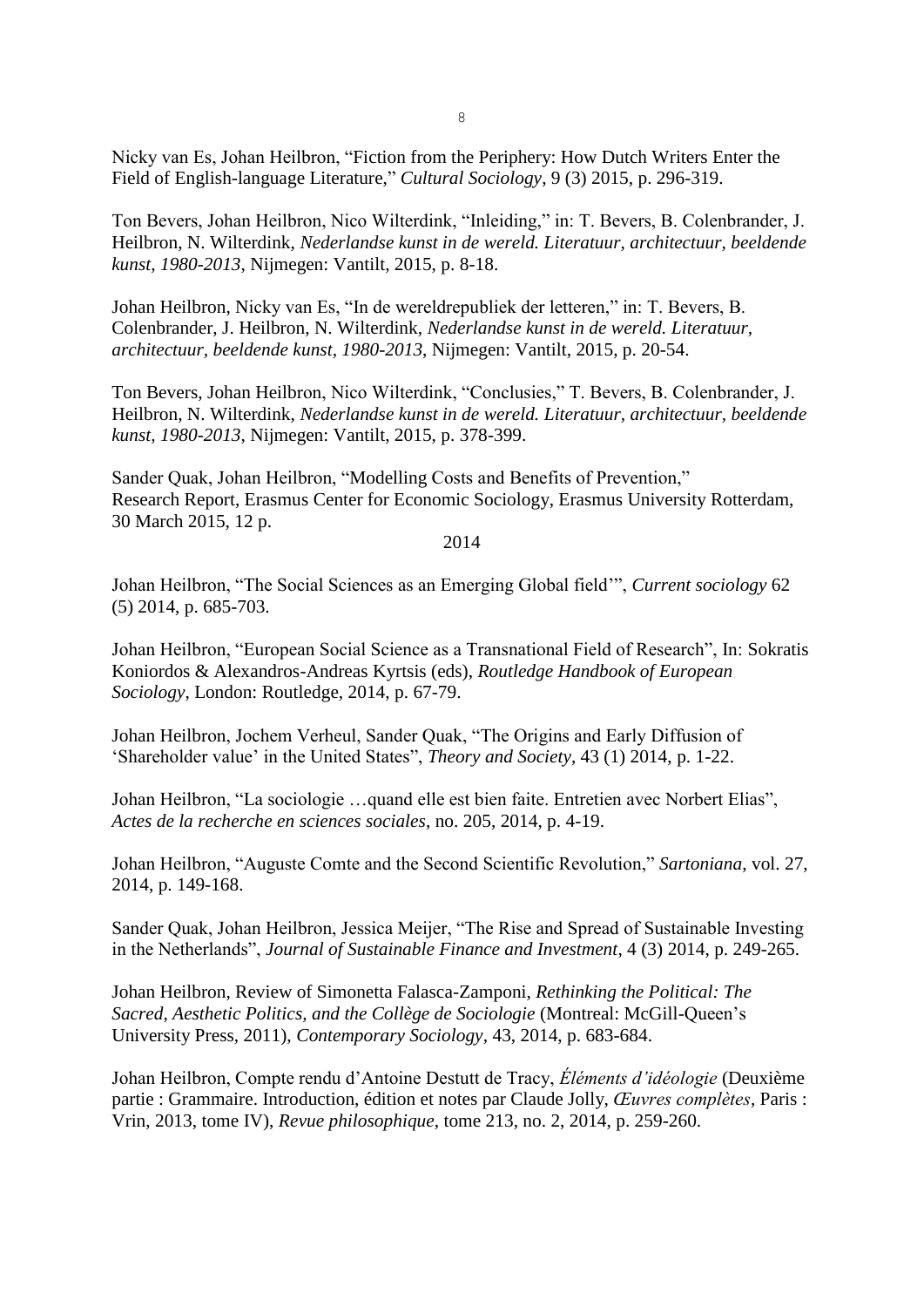9

Jack Burgers, Johan Heilbron, Ikram Taouanza, Philip Van Gorcum, Felicia Kuijer, *Sturen van de regionale economie in een tijdperk van mondialisering : de casus MSD/Organon*, Rotterdam, EUR, Faculteit Sociale Wetenschappen, Afdeling Sociologie, 2014, 35 p.

Philip van Gorcum, Johan Heilbron, *Het Pivot Park : ontstaan, ontwikkeling en perspectief*, Rotterdam, EUR, Faculteit Sociale Wetenschappen, Afdeling Sociologie, 2014, 24 p.

### 2013

Johan Heilbron "La sociologie décalée de Norbert Elias," *Revue de Synthèse*, 134 (2) 2013, p. 293-297.

Norbert Elias, "Sociology … done in the right way [Interview with Johan Heilbron]," in: Norbert Elias, *Collected Works*, University of Dublin Press, Volume 17, 2013, p. 141-159.

Johan Heilbron, Portret Abram de Swaan,erelid van de NSV ( [http://www.nsv](http://www.nsv-sociologie.nl/?page_id=1040)[sociologie.nl/?page\\_id=1040](http://www.nsv-sociologie.nl/?page_id=1040) )

# 2012

Johan Heilbron, Sander Quak, "Changing Labour Policies of Transnational Corporations. The Decrease and Polarisation of Corporate Social Responsibility", in: R. van der Veen, M. Yerkes, P. Achterberg (eds), *The Transformation of Solidarity: Changing Risks and the Future of the Welfare State*, Amsterdam: Amsterdam University Press, 2012, p. 139-163.

Johan Heilbron, "Transatlantic entanglements," *Sociologica - Italian Journal of Sociology online*, 2012, no. 3 [\(www.sociologica.mulino.it](http://www.sociologica.mulino.it/) ).

Johan Heilbron, "A ciência social europeia como campo transnacional de pesquisa", *Mana : Estudos de Antropologia Social*, 18 (2), 2012, p. 289-308.

Sander Quak, Johan Heilbron & Romke van der Veen, "Has globalization eroded multinationals' responsibility for their employees? A sociological analysis of the HR policies of multinational corporations", *Business & Politics*, 14 (3) 2012, p. 1- 21.

Johan Heilbron, « Produire et traduire la science sociale dans un petit pays : le cas d'Abram de Swaan, » in : Gisèle Sapiro (ed.),*Traduire la littérature et les sciences humaines : conditions et* obstacles, Paris : Ministère de la culture et de la communication/DEPS, 2012, p. 263-265.

Marjolijn Voogel, Johan Heilbron, « Le déclin des traductions du français aux Pays-Bas » , in : Gisèle Sapiro (éd.), *Traduire la littérature et les sciences humaines : conditions et obstacles*, Paris : Ministère de la culture et de la communication/DEPS, 2012, p. 137-162.

Marjolijn Voogel, Johan Heilbron, "Comment faire découvrir une littérature inconnue : les traductions du néerlandais en France", in : Gisèle Sapiro (éd.),*Traduire la littérature et les sciences humaines : conditions et obstacles*, Paris : Ministère de la culture et de la communication/DEPS, 2012, p. 233-247.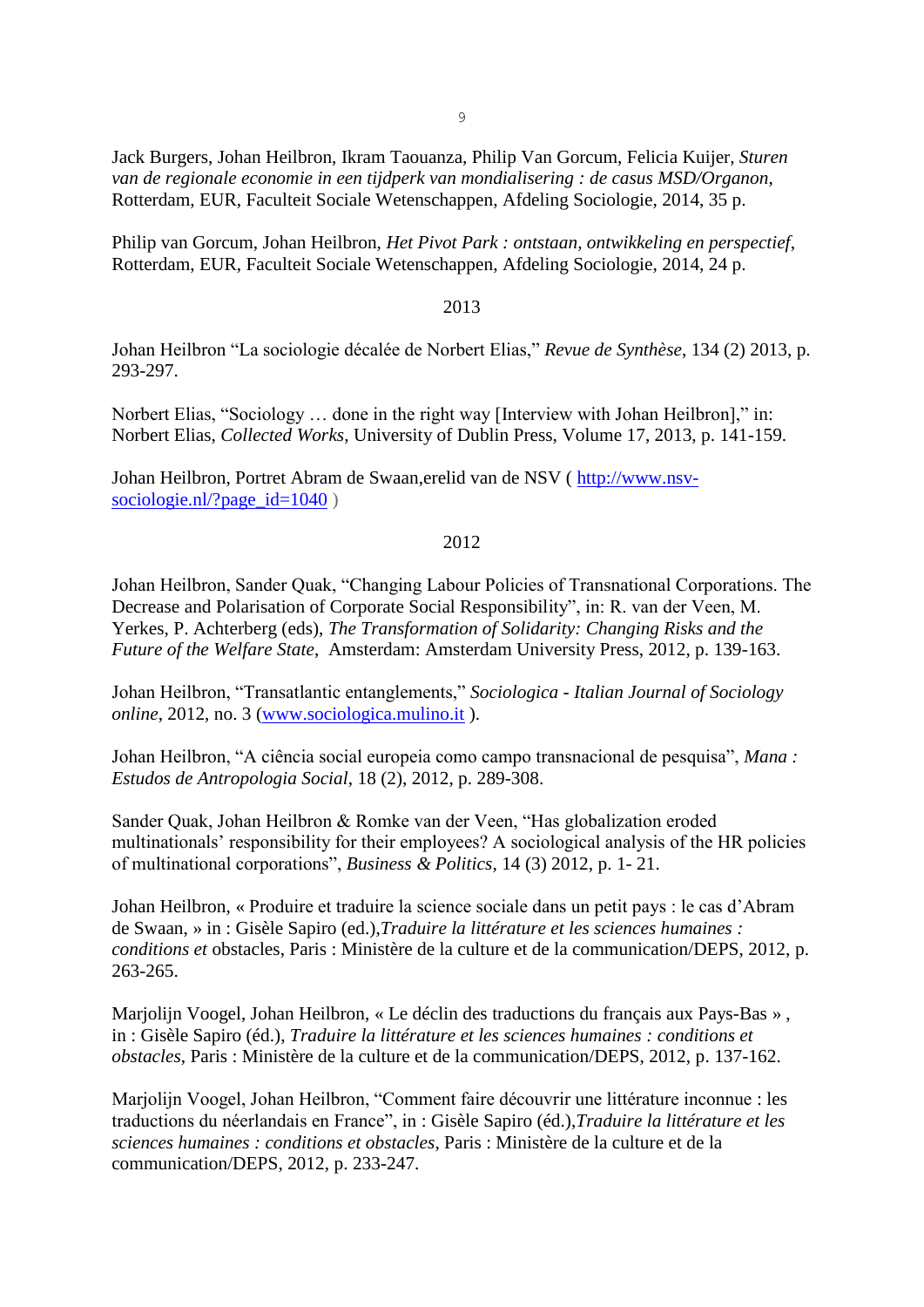Johan Heilbron, « Un maître miraculeux : Norbert Elias », *La Quinzaine littéraire*, 1 – 15 juin 2012, p. 24.

Johan Heilbron, Compte rendu de Destutt de Tracy, *Premiers écrits ; Sur l'éducation et l'instruction publique*. (Paris: Vrin, 2011), *Revue philosophique*, 137 (1) 2012, p. 113.

### 2011

"Practical Foundations of Theorizing in Sociology: The Case of Pierre Bourdieu", in: Charles Camic, Neil Gross, & Michèle Lamont (eds), *Social Knowledge in the Making*, Chicago/London: Chicago University Press, 2011, p. 181-205.

"A Cultural Globalization of Pop Music? American, Dutch, French and German Popular Music Charts (1965-2006)," (avec Peter Achterberg, Dick Houtman, Stef Aupers) *American Behavioral Scientist*, 55 (5) 2011, p. 589-608.

"Informalization or de-sportization of fighting contests? A rejoinder to Raúl Sánchez García and Dominic Malcolm" (avec M. van Bottenburg), *International Review for the Sociology of Sport*, 46 (1) 2011, p. 125-127.

"Aandeelhouders eerst! De opkomst van aandeelhouderswaarde in de Verenigde Staten" (avec J. Verheul en S. Quak), *Sociologie*, 7 (1) 2011, p. 21-42.

"Inleiding" (avec co-éditeurs), in: C. Brinkgreve, M. van den Haak, B. van Heerikhuizen, J. Heilbron, G. Kuipers (red.), *Cultuur en ongelijkheid*, Diemen: Uitgeverij AMB, 2011, p. 1-3.

"De weg naar wereldroem," in: C. Brinkgreve, M. van den Haak, B. van Heerikhuizen, J. Heilbron, G. Kuipers (red.), *Cultuur en ongelijkheid*, Diemen: Uitgeverij AMB, 2011, p. 261- 268.

"'La France est devenue un pays moyen pour la Hollande': le déclin des traductions du français aux Pays-Bas" (avec Marjolijn Voogel), in: Gisèle Sapiro (éd), *Rapports de force et échelles de grandeur sur le marché de la traduction. Les obstacles à la circulation des œuvres de littérature et de sciences humaines à l'ère de la mondialisation*, Paris : Centre Européen de sociologie et de science politique, 2011, p. 123-146.

"Comment découvrir une littérature inconnue ? Les traductions du néerlandais en France" (avec Marjolijn Voogel), in: Gisèle Sapiro (dir.), *Rapports de force et échelles de grandeur sur le marché de la traduction. Les obstacles à la circulation des œuvres de littérature et de sciences humaines à l'ère de la mondialisation*, Paris : Centre Européen de sociologie et de science politique, 2011, p. 209-223.

"Produire et traduire la science sociale dans un petit pays : le cas d'Abram de Swaan," in : Gisèele Sapiro (dir.), R*apports de force et échelles de grandeur sur le marché de la traduction. Les obstacles à la circulation des œuvres de littérature et de sciences humaines à l'ère de la mondialisation*, Paris : Centre Européen de sociologie et de science politique, 2011, p. 256- 258.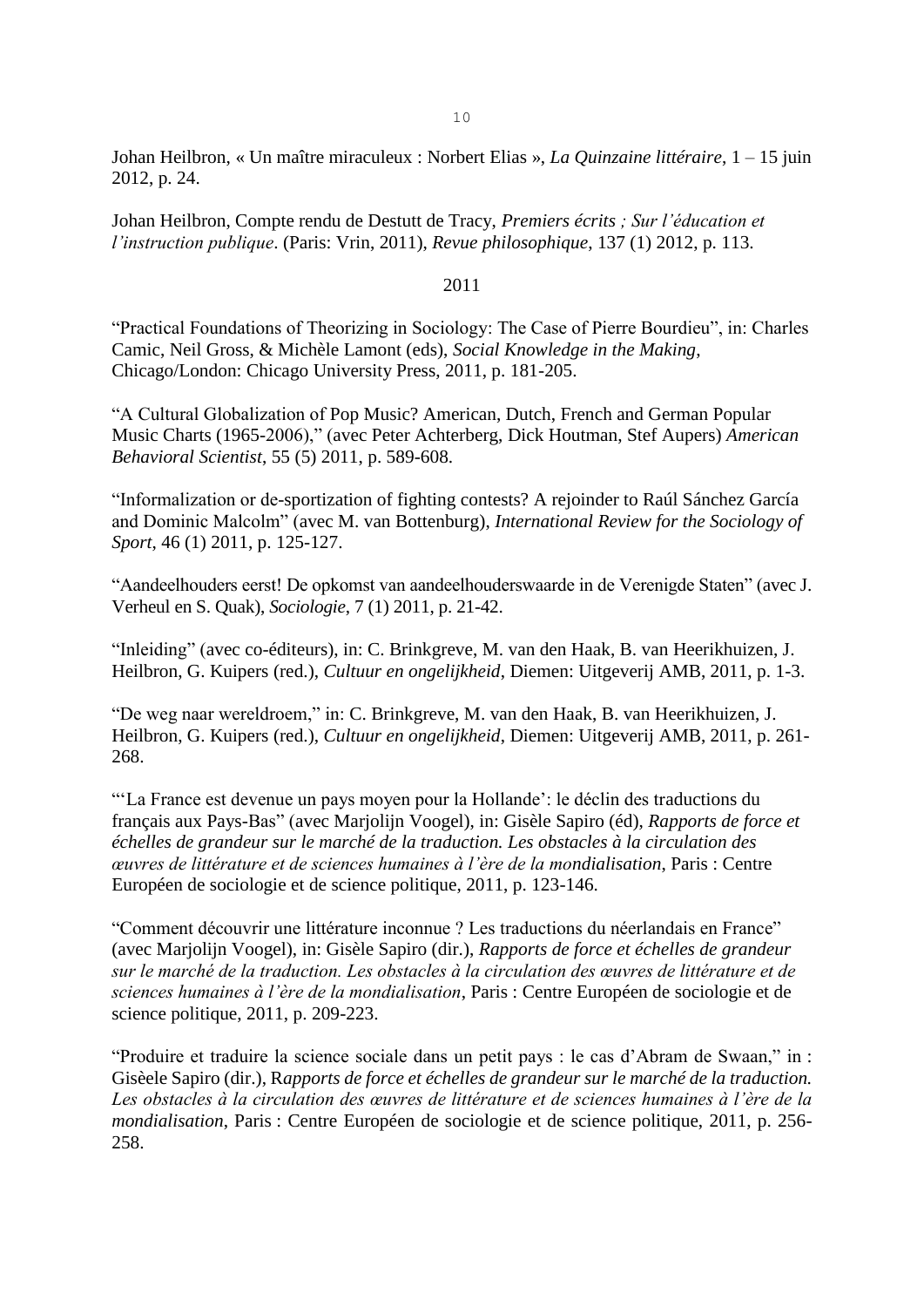Entretien avec Johan Heilbron par Franceline Beretti, *Le Soir* (Belgique), le 22 février 2011, <http://blog.lesoir.be/wp-content/webdocumentaires/freefight/>

"Een Europese unie van onderzoekers. Hoe belangrijk is Europa in de wetenschappelijke wereld?", *Sociologie Magazine*, 19 (3) 2011, p. 7-9.

#### 2010

"Towards a Sociology of Translation: Book Translations as a Cultural World System," in: Mona Baker (ed), *Critical Readings in Translation Studies*, London: Routledge, 2010, p. 304- 316.

"Foreword", in Edlyne Anugwom, *Industrial Sociology, Concepts and Characteristics*, Nsukka: University of Nigeria Press, p. II-IV.

"Ja het klopt", in C. Adang, A.-M. Brandstetter. M.M. Leezenberg, Th. Coomans de Brachène (red), *Lieber Amicorum Guglielmo P. Blockmansio Dedicatum Ab Sociis Niasciensorum Anno MMX*, Wassenaar, Verlagspress, 2010, p. 33.

"Nieuwe geneesmiddelen ontwikkel je het best zonder staatsbemoeienis", *NRC Handelsblad* 28-29 augustus 2010.

2009

"Sociology and positivism in the nineteenth century: the vicissitudes of the Société de sociologie (1872-1874)," *History of the Human Sciences*, 22 (4), 2009, p. 30-62.

"Dans la cage. Genèse et dynamique des « combats ultimes »" (avec Maarten van Bottenburg), *Actes de la recherche en sciences sociales*, 179, 2009, p. 32-45.

« Pour une histoire transnationale des sciences sociales » (avec Nicolas Guilhot et Laurent Jeanpierre), *Sociétés contemporaines*, 2009/1 – no.73, p. 121-145.

« Production culturelle et ordre symbolique » (avec Gisèle Sapiro), *Regards sociologiques*, no. 37-38, 2009, p. 5-8.

« Por uma sociologia da tradução : balanço e perspectivas » (avec Gisèle Sapiro), *Graphos*, 11 (2) 2009, p. 13-28.

"Comment on Jean-Michel Chapoulie, *Sociologica. Italian Journal of Sociology Online*, no. 2-3, 2009 [\(www.sociologica.mulino.it](http://www.sociologica.mulino.it/) ).

"Towards a Sociology of Translation: Book Translations as a Cultural World System," in: Mona Baker (ed), *Translation Studies: Critical Concepts in Linguistics*, London: Routledge ( 4 Volumes), 2009, Volume 2, chapter 26.

« Social sciences » (avec Nicolas Guilhot et Laurent Jeanpierre), in Akira Iriye & Pierre-Yves Saunier (eds), *The Palgrave Dictionary of Transnational History*, Palgrave Macmillan, 2009, p. 953-959.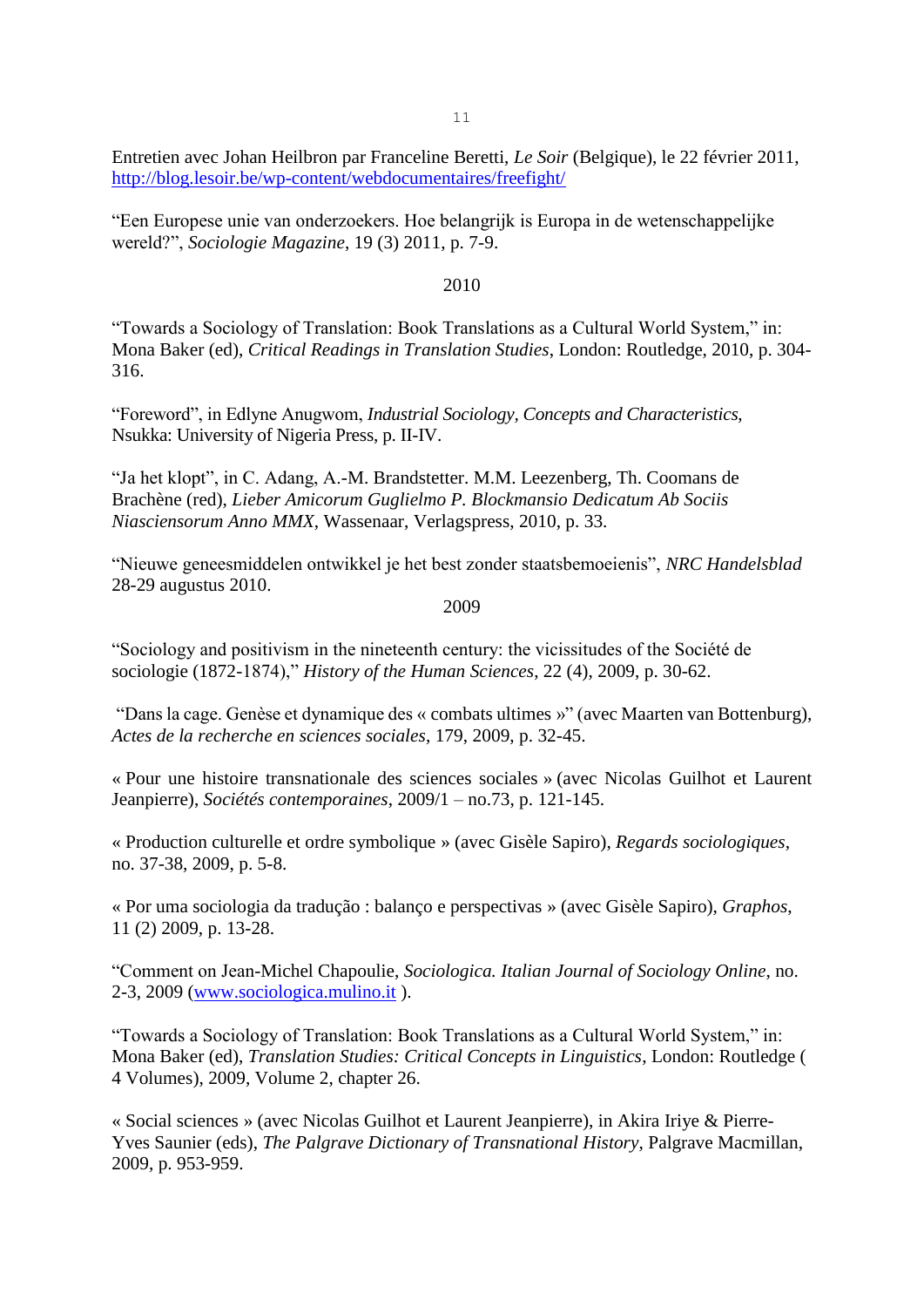« Le système mondial des traductions » , in G. Sapiro (dir.), *Les contradictions de la globalisation éditoriale*, Paris, Éditions du Nouveau Monde, 2009, p. 253-274.

« Repenser la question des traditions nationales en sciences sociales », in G. Sapiro (éd.), *L'espace intellectuel en Europe. De la formation des États-nations à la mondialisation XIXe-XXe siècles*, Paris : La Découverte, 2009, p. 301-317.

-- Traduit en bulgare, « Da preosmislim vaprosa za natzionalnite traditzii v sotzialnite nauki," *Sotziologitcheski problemi* (Sofia) 2009, no. 1-2, pp. 60-74.

« Internationalisation des sciences sociales : les leçons d'une histoire transnationale » (avec Nicolas Guilhot et Laurent Jeanpierre), in G. Sapiro (éd), *L'espace intellectuel en Europe. De la formation des États-nations à la mondialisation mondialisation XIXe-XXe siècles*, Paris : La Découverte, 2009, p. 319-346.

"La sociologie européenne existe-t-elle? » in G. Sapiro (éd), *L'espace intellectuel en Europe. De la formation des États-nations à la mondialisation XIXe-XXe siècles*, Paris : La Découverte, 2009, p. 347-358.

« L'internationalisation de la recherche en sciences sociales et humaines en Europe (1980- 2006) » (avec Yves Gingras), in G. Sapiro (éd.), *L'espace intellectuel en Europe. De la formation des États-nations à la mondialisation XIXe-XXe siècles*, Paris : La Découverte, 2009, p. 359-388.

"In de ban van innovatie," *Academische boekengids*, nr. 76, september 2009, p. 21-24.

"Amerikaanse impressies", *SOFA*, Magazine van de Faculteit Sociale Wetenschappen, Erasmus Universiteit, nr. 4, 2009 [\(http://www.eur.nl/fsw/sofa/sofaezine04/heilbron04/](http://www.eur.nl/fsw/sofa/sofaezine04/heilbron04/))

"Gladiateurs du troisième millénaire," (avec M. van Bottenburg), *Le monde diplomatique*, Octobre 2009, 56, No. 667, p. 3.

2008

« Toward a Transnational History of the Social Sciences » (avec Nicolas Guilhot et Laurent Jeanpierre), *Journal of the History of the Behavioral Sciences*, 44 (2) 2008, p. 146-160.

« Qu'est-ce qu'une tradition nationale en sciences sociales ? », *Revue d'histoire des sciences humaines*, no. 18, 2008, p. 3-16.

"Responding to Globalization : the Development of Book Translations in France and the Netherlands", in: Anthony Pym, Miriam Shlesinger, Daniel Simeoni (eds), *Beyond Descriptive Translation Studies. Investigations in Homage to Gideon Toury*, Amsterdam/Philadelphia: John Benjamins, 2008, p. 187-197.

« La traduction comme vecteur des échanges culturels internationaux » (avec Gisèle Sapiro) in Gisèle Sapiro (éd.), *Translatio. Le marché de la traduction en France à l'heure de la mondialisation*. Paris : CNRS Éditions, 2008, p. 25-44.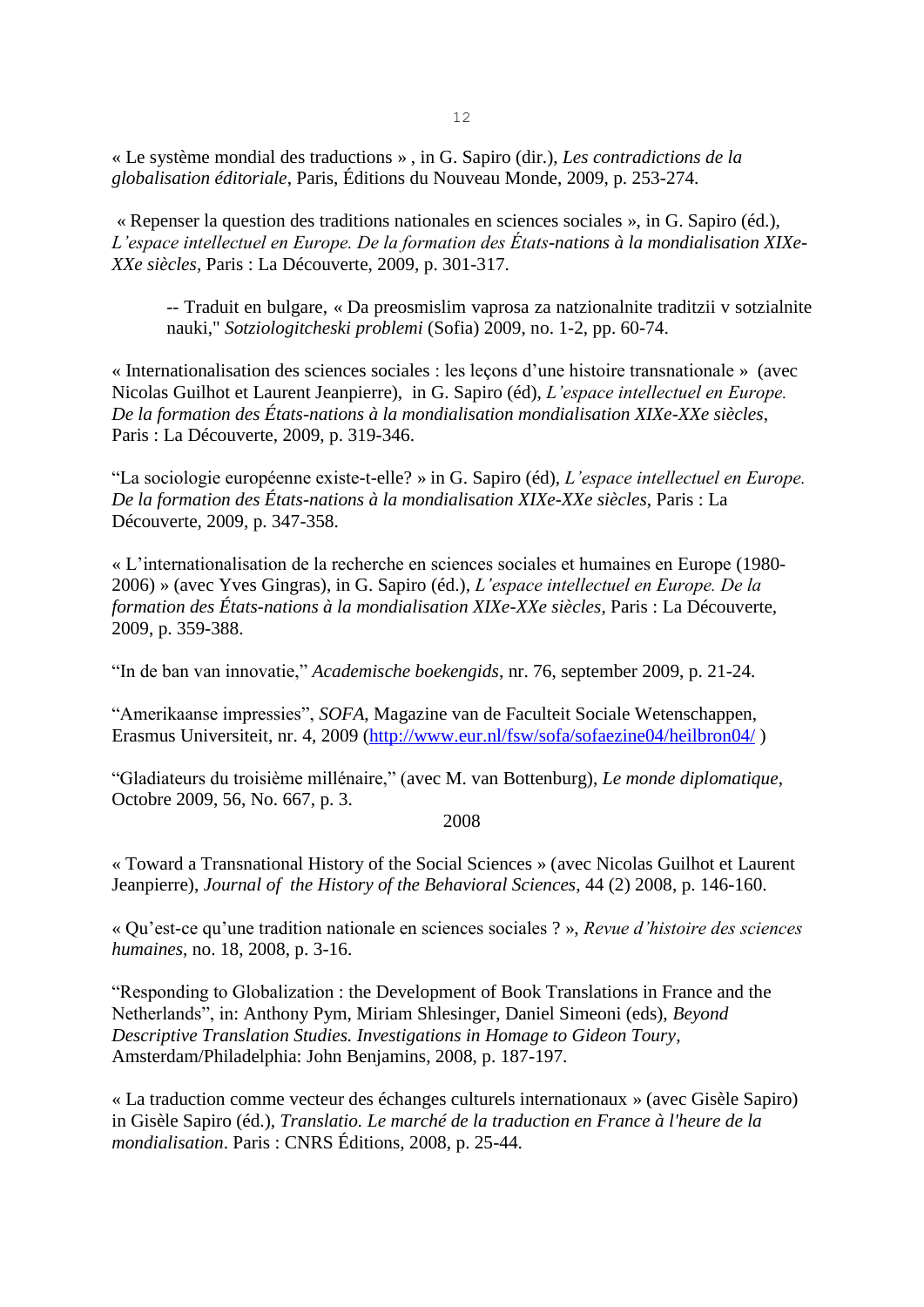« L'évolution des échanges culturels entre la France et les Pays-Bas face à l'hégémonie de l'anglais » in Gisèle Sapiro (éd.), *Translatio. Le marché de la traduction en France à l'heure de la mondialisation*. Paris : CNRS Éditions, 2008, p. 311-331.

Review of Lucien Karpik (*L'économie des singularités*, Paris, Gallimard, 2007), *Economic Sociology*, 9 (2), 2008, p. 24-25.

Compte rendu de Lelita Oliveira Benoit (*Sociologie comtienne: genèse et devenir,* Paris, L'Harmattan 2007), *Revue philosophique*, nr. 4, 2008, p. 506-507.

#### 2007

"Where Did the New Economic Sociology Come From ?" (avec Bernard Convert), *Theory and Society*, 36 (1) 2007, p. 31-54.

"Sociologie et positivisme au XIXe siècle: les vicissitudes de la Société de sociologie (1872- 1874)", *Revue française de sociologie*, 48 (2) 2007, p. 307-331.

"De achterban van de avant-garde. Over de geopolitiek van het modernisme in de kunsten", in Annet Mooij, David Bos en Sonja van 't Hof (red.), *Grenzeloos nieuwsgierig. Opstellen voor en over Abram de Swaan,* Amsterdam: Bert Bakker, 2007, p. 133-142.

"Outline for a Sociology of Translation: Current Issues and Future Prospects" (avec Gisèle Sapiro), in: Michaela Wolf & Alexandra Fukari (eds.), *Constructing a Sociology of Translation,* Amsterdam: John Benjamins, 2007, p. 93-107.

« La traduction comme vecteur des échanges culturels internationaux » (avec Gisèle Sapiro) in Gisèle Sapiro (éd.), *La traduction comme vecteur des échanges culturels internationaux : circulation des livres de littérature et de sciences sociales et évolution de la place de la France sur le marché mondial de l'édition de 1980 à 2004*, Paris, Centre de sociologie européenne, 2007, p. 11-26.

« L'évolution des échanges culturels entre la France et les Pays-Bas : le cas des traductions » in Gisèle Sapiro (éd.), *La traduction comme vecteur des échanges culturels internationaux : circulation des livres de littérature et de sciences sociales et évolution de la place de la France sur le marché mondial de l'édition de 1980 à 2004*, Paris, Centre de sociologie européenne, 2007, p. 133-154.

2006

"De-sportization of Fighting Contests. The Origins and Dynamics of No Holds Barred Events and the Theory of Sportization" (avec Maarten van Bottenburg), *International Review for the Sociology of Sport*, 41 (3/4) 2006, p. 259-282.

« Les enjeux de la transformation de la recherche » (avec Julien Duval), *Actes de la recherche en sciences sociales*, no. 164, 2006, p. 4-9.

"Sociology and its Discontents", in: Mikael Börjesson et al. (red.), *Fältanteckningar. Utbildnings- och kultursociologiska texter tillägnade Donald Broady*, Stockholm: Elanders Gotab, 2006, p. 277-286.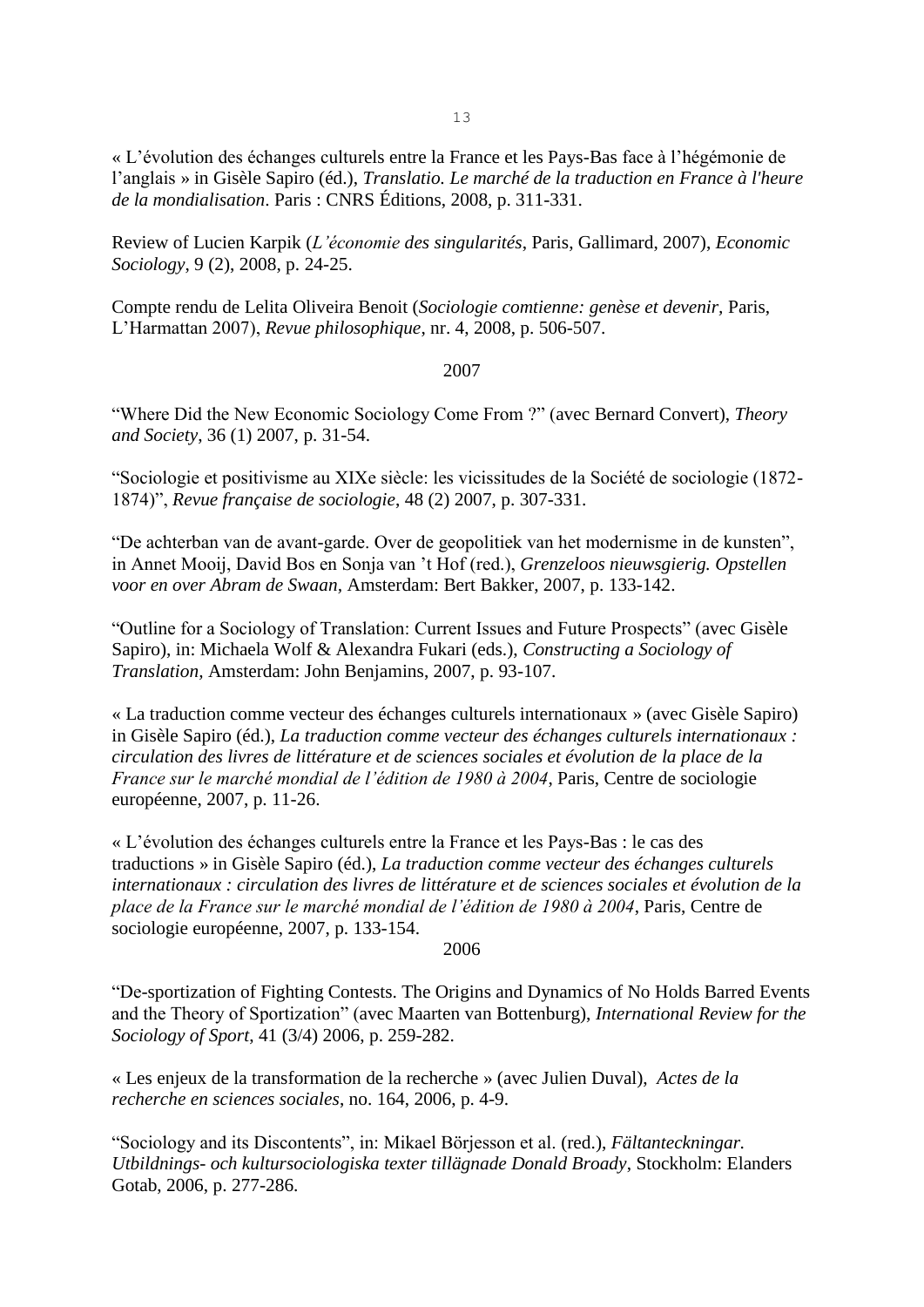"Theoretische vernieuwing in de economische sociologie", in: Godfried Engbersen & Jos de Haan (red.), *Balans en toekomst van de sociologie*, Amsterdam: Amsterdam University Press, 2006, p. 73-83.

« Comment penser la genèse des sciences sociales ? Un entretien avec Johan Heilbron » *Revue d'histoire des sciences humaines*, nr. 15, 2006, p. 103-116.

Compte rendu de Marcel Mauss, *On Prayer* (New York/Oxford: Durkheim Press/Berghahn Books, 2003) in : *Revue philosophique*, nr. 1, 2006, p. 108-109.

#### 2005

"Taking Stock. Toward a Historical Sociology of Financial Regimes", *Economic Sociology*, 7 (1) 2005, p. 3-17.

"Innovation institutionnelle et transmission artistique", in Jacques Dubois, Pascal Durand & Yves Winkin (éd.), *Le symbolique et le social. La réception internationale de la pensée de Pierre Bourdieu*, Liège, Éditions de l'Université de Liège, coll. " Sociopolis ", 2005, p. 207- 214.

"Economic Sociology in France", in Richard Swedberg (ed), *New Developments in Economic Sociology*, Cheltenham: Edward Elgar, 2005, Vol. 1, p. 321-347.

-- Traduit en russe dans l'anthologie Sociologie économique par Vadim Radaev

"La réinvention américaine de la sociologie économique " (avec Bernard Convert), *L'Année sociologique*, 55 (2) 2005, p. 329-364.

-- Traduite en russe in: *Ekomicheskaya sociologiya*, Vol. 6. No. 5. 2005, p. 28-52.

"Das Regime der Disziplinen. Zu einer historischen Soziologie disziplinärer Wissenschaft", in Hans Joas & H. Kippenberg (Hrsg.), *Interdisziplinarität als Lehrprozess*, Göttingen: Wallstein Verlag, 2005, p. 23-45.

"Préface à l'édition française" (avec Jérôme Bourdieu) in: Viviana Zelizer, *La signification sociale de l'argent*, Paris: Seuil (Collection Liber), traduit de l'américain par Christian Cler, 2005, p. 11-19.

Compte rendu de Michel Bourdeau, Jean-François Braunstein, Annie Petit (sous la direction de), *Auguste Comte aujourd'hui* (Paris : Editions KIME, 2003), in : *Revue philosophique*, no. 3, 2005.

#### 2004

"A Regime of Disciplines: Toward a Historical Sociology of Disciplinary Knowledge", in Charles Camic & Hans Joas (eds), *The Dialogical Turn : New Roles for Sociology in the Postdisciplinary Age*, Lanham: Rowman & Littlefield, 2004, p. 23-42.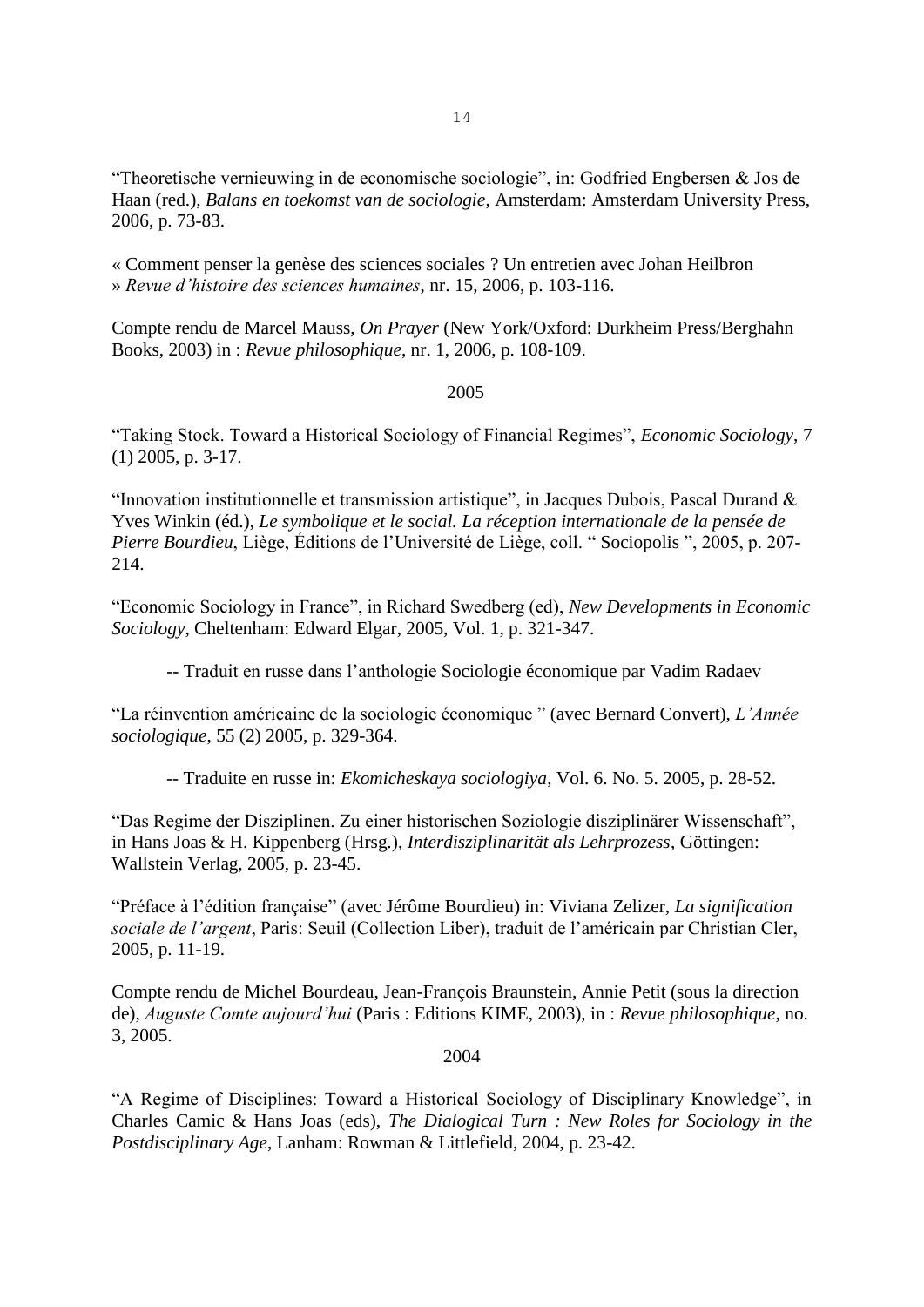"The Rise of Social Science Disciplines in France", *Revue européenne des sciences sociales*, XLII, no. 129, 2004, p. 145-157.

"Pour une histoire des sciences sociales " (avec Remi Lenoir et Gisèle Sapiro), in Johan Heilbron, Remi Lenoir & Gisèle Sapiro (dir.), *Pour une histoire des sciences sociales. Hommage à Pierre Bourdieu*, Paris : Fayard, 2004, p. 7-16.

"Genèse de la sociologie économique américaine" (avec Bernard Convert), in Johan Heilbron, Remi Lenoir & Gisèle Sapiro (red.), *Pour une histoire des sciences sociales. Hommage à Pierre Bourdieu*, Paris: Fayard, 2004, p. 223-241.

"Editorischer Bericht", in Norbert Elias, *Ueber die Zeit* (Band 8 der *Gesammelte Schriften*, bearbeitet von Johan Heilbron), Frankfurt am Main: Suhrkamp, 2004, p. 253.

Compte rendu de Bernard Lepetit & Chistian Topalov (éd), *La ville des sciences sociales* (Paris : Belin, 2001), in : *Sociologie du Travail*, 46, 2004, p. 111-113.

Review of Carlo Trigilia, *Economic Sociology: State, Market, and Society in Modern Capitalism* (Oxford: Blackwell, 2002), in *European Journal of Social Theory*, 7 (2) 2004, p. 255-257.

2003

"Social Thought and Natural Science", in *The Cambridge History of Science*, vol. 7, edited by Theodore Porter & Dorothy Ross, Cambridge: Cambridge University Press, 2003, p. 40-56.

"Le cours des actions", *Cahiers Lillois d'Economie et de Sociologie*, No. 41 - 42, 2003, p. 79- 108.

"Les structures sociales de la finance" (avec Jérôme Bourdieu et Bénédicte Reynaud), *Actes de la recherche en sciences sociales*, no. 146-147, 2003, p. 3-7.

"Veranderende kennisregimes en het onbehagen in de academie. Kanttekeningen bij de malaise in het Hoger Onderwijs", *Amsterdams sociologisch tijdschrift,* 30 (3) 2003, p. 315- 329[\(http://rjh.ub.rug.nl/ast/article/view/24181/21632](http://rjh.ub.rug.nl/ast/article/view/24181/21632) )

"Editorischer Bericht", in Norbert Elias, *Engagement und Distanzierung* (Band 8 der *Gesammelte Schriften*, bearbeitet von Johan Heilbron), Frankfurt: Suhrkamp, 2003, p. 372- 373.

Compte rendu de Michel Bourdeau & François Chazel (eds), *Auguste Comte et l'idée de science de l'homme* (Paris : L'Harmattan, 2002), *Revue philosophique*, 128 (1) 2003, p. 103- 104.

Review of Abram de Swaan, *Words of the World : The Global Language System* (Cambridge : Polity Press, 2001), in *Current Issues in Language Planning*, 4 (2) 2003, p. 174-177.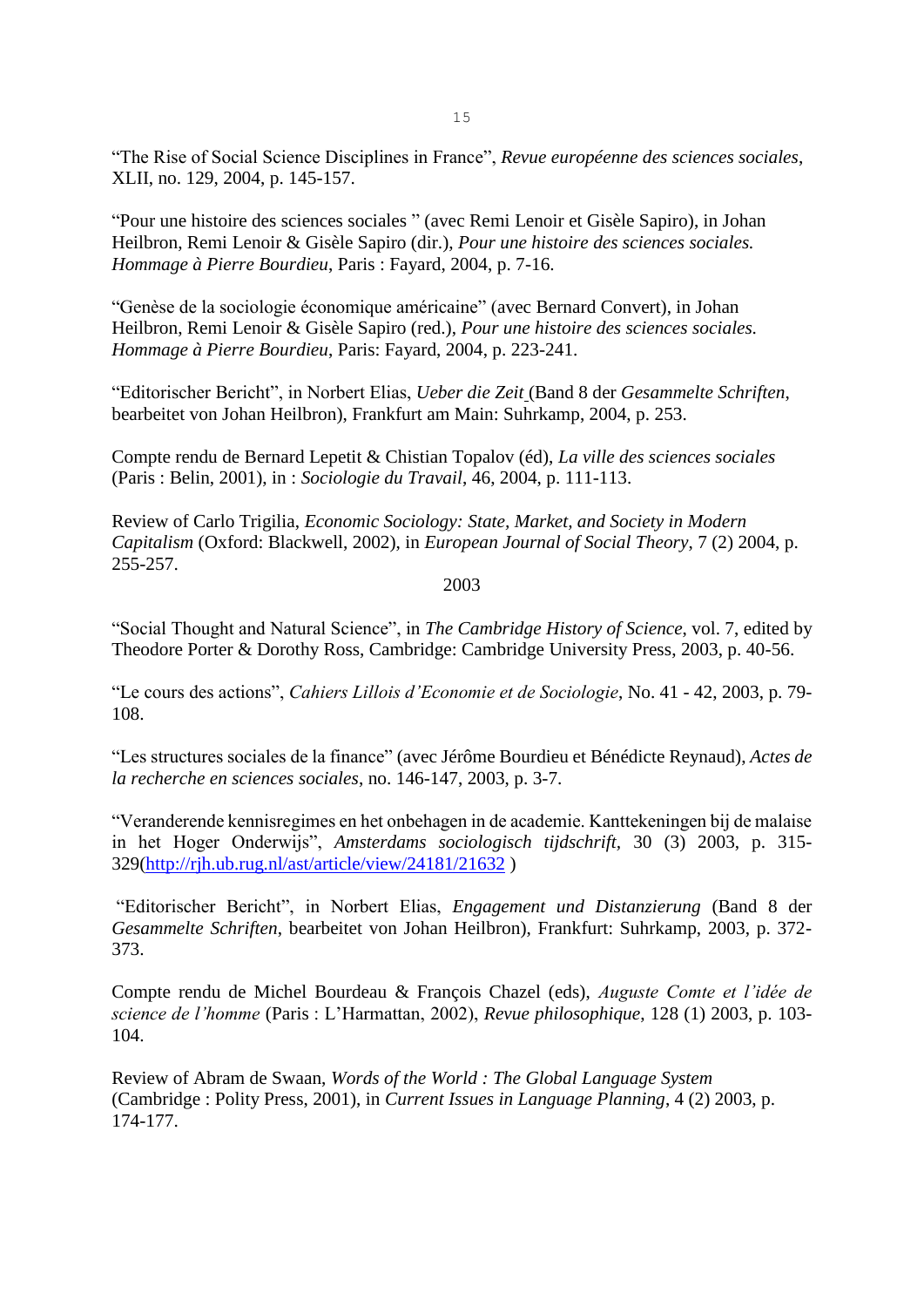Bespreking van Paul de Beer, *Werk, een uitgewerkt medicijn? Arbeidsparticipatie, welvaart, en ongelijkheid in de post-industriële samenleving* (Nijmegen: SUN 2001), *Amsterdams sociologisch tijdschrift* 30 (3) 2003, p. 429-30.

Bespreking van Pieterjan van Delden en Maarten Veraart, *Publieke dienstverlening in de markt* (Amsterdam: Business contact, 2001), *Amsterdams sociologisch tijdschrift* 30 (3) 2003, p. 431- 432.

"Affinités électives" (entretien avec Johan Heilbron), *Libération*, 9 octobre 2003.

## 2002

"La bibliométrie, genèse et usages", *Actes de la recherche en sciences sociales*, no. 141-142, 2002, p. 78-79.

"In memoriam Pierre Bourdieu", *Amsterdams sociologisch tijdschrift*, 29 (2) 2002, p. 175-186 [\(http://rjh.ub.rug.nl/ast/article/view/24113/21564](http://rjh.ub.rug.nl/ast/article/view/24113/21564) )

"Obituary Pierre Bourdieu (1930-2002)", *Figurations*, no. 17, 2002, p. 15-16.

"La traduction littéraire, un objet sociologique" (avec Gisèle Sapiro), *Actes de la recherche en sciences sociales*, no. 144, 2002, p. 3-5.

Review of Herbert Kalthoff, R. Rottenburg, H.-J. Wagener (eds), *Facts and figures: economic representations and practices* (Oekonomie und Gesellschaft Jahrbuch 16, Marburg: Metropolis Verlag, 2000), in *European Societies*, 4 (4) 2002, p. 419-21.

Compte rendu de Mark Granovetter, *Le marché autrement : les réseaux dans l'économie* (Paris : Desclée de Brouwer, 2000), *Sociologie du Travail*, 44 (4) 2002, p. 593-96.

### 2001

"Economic Sociology in France", *European Societies*, 3 (1) 2001, p. 41-67.

"Interest: History of the Concept", *International Encyclopedia of the Social and Behavioral Sciences*, Amsterdam: Elsevier, 2001, vol.11, p. 7708-7712.

"Sociology, History of" (avec J. Goudsblom), *International Encyclopedia of the Social and Behavioral Sciences*, Amsterdam: Elsevier, 2001, vol. 21, p. 14574-14580.

"Echanges culturels transnationaux et mondialisation : quelques réflexions", *Regards sociologiques*, no. 22, 2001, p. 141-154.

"Effectbejag. Ontwikkelingen in financiële regimes en aandeelhoudersmacht", *Amsterdams Sociologisch Tijdschrift*, 28 (4) 2001, p. 415-444 ( <http://rjh.ub.rug.nl/ast/article/view/24087/21539> )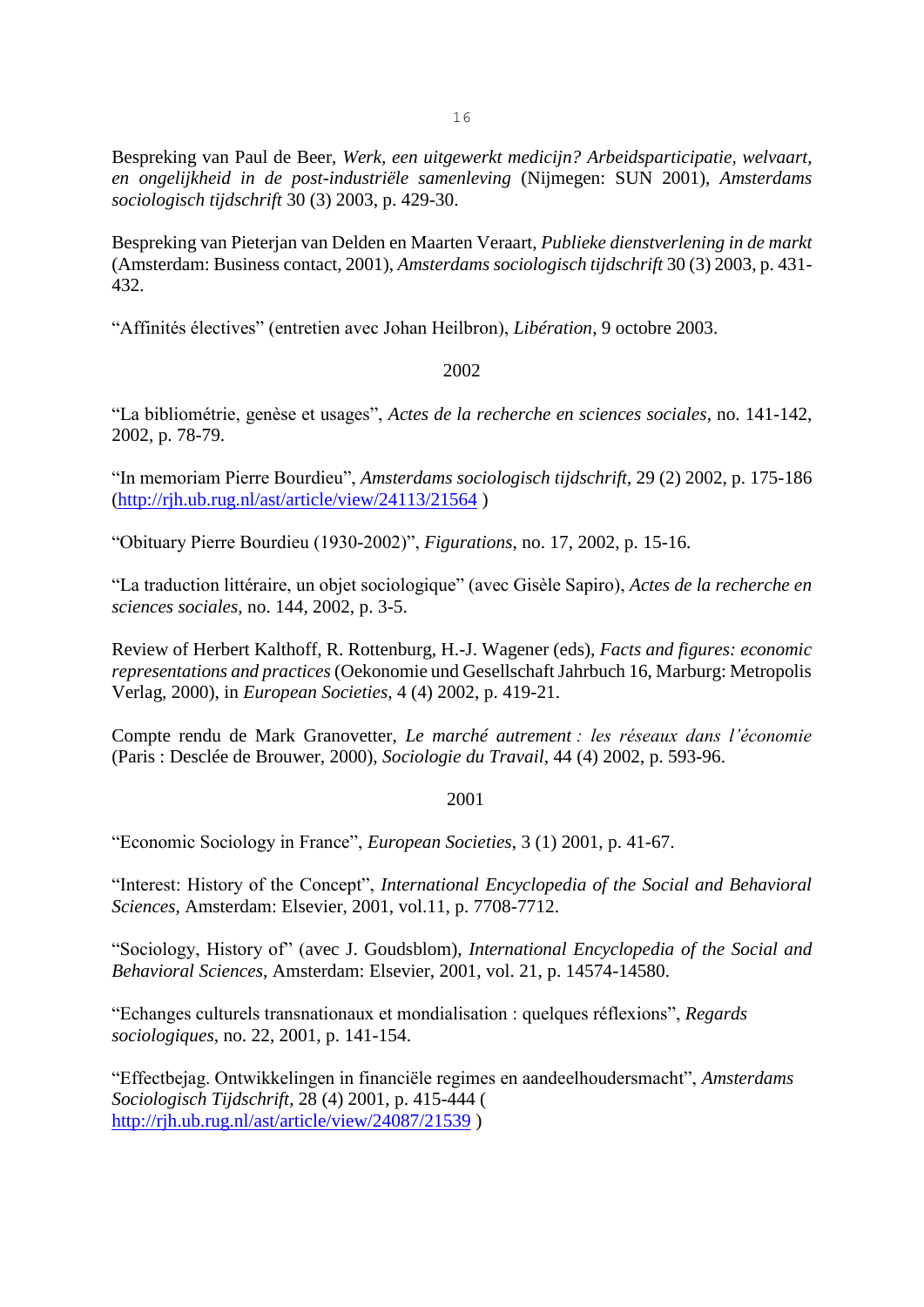"Inleiding" (avec B. Kruithof en K. Roukens), in *Ongekende meesterwerken*. Samengesteld door Johan Heilbron, Bernard Kruithof, Kitty Roukens, Amsterdam: Stichting Amsterdams Sociologisch Tijdschrift, 2001, p. 9-12 [\(http://rjh.ub.rug.nl/ast/article/view/24047/21499](http://rjh.ub.rug.nl/ast/article/view/24047/21499) )

"Tegenoverdracht en mensenwetenschap", in *Ongekende meesterwerken*. Samengesteld door Johan Heilbron, Bernard Kruithof, Kitty Roukens, Amsterdam: Stichting Amsterdams Sociologisch Tijdschrift, 2001, p. 62-66 [\(http://rjh.ub.rug.nl/ast/article/view/24055/21507](http://rjh.ub.rug.nl/ast/article/view/24055/21507) )

Review of H. Kalthoff, R. Rottenburg, H.-J. Wagener (eds), *Facts and figures: economic representations and practices* (Marburg: Metropolis Verlag, 2000), in *Economic Sociology: European Electronic Newsletter*, 2 (2) 2001, p. 23-24 (cf:: [http://econsoc.mpifg.de](http://econsoc.mpifg.de/) ).

Review of Dennis Smith, *Norbert Elias and Modern Social Theory* (London: Sage, 2001), *Figurations*, no 15, 2001.

2000

"Translations as a Cultural World-System", *Perspectives: Studies in Translatology*, 8 (1) 2000, p. 9-26.

"Trendvolgers: 25 jaar Sociaal en Cultureel Planbureau", *Academische Boekengids*, nr. 21, 2000, p. 9-11.

"Het wereldvertaalstelsel", *Filter*, 7 (4) 2000, p. 38-44.

Review of François Dosse, *The Empire of Meaning* (University of Minnesota Press 1999), *Contemporary Sociology*, 29 (3) 2000, p. 557-558.

Compte rendu de D. Rueschemeyer & T. Skocpol (eds), *States, Social Knowledge, and the Origins of Modern Social Policies* (Princeton University Press & Russell Sage Foundation, 1996), *Revue de Synthèse*, no 3-4, 2000, p. 479-481.

1999

"Toward a Sociology of Translation: Book Translations as a Cultural World-System", *European Journal of Social Theory*, 2 (4) 1999, p. 429-444.

"Reflexivity and its Consequences", *European Journal of Social Theory*, 2 (3) 1999, p. 298- 306.

"De mensenwetenschap van Abram de Swaan" (avec Geert de Vries), in *De draagbare de Swaan*, samengesteld door Johan Heilbron en Geert de Vries, Amsterdam: Prometheus, 1999, p. 9-22.

"Le renouveau de la sociologie économique" (avec Bernard Convert), *6emes Journées IFRESI*, Lille: IFRESI/CNRS, 1999, p. 233-244.

"Economic Sociology in France", *Economic Sociology: European Electronic Newsletter* 1 (1) 1999, p. 4-10 (cf.: <http://econsoc.mpifg.de/> )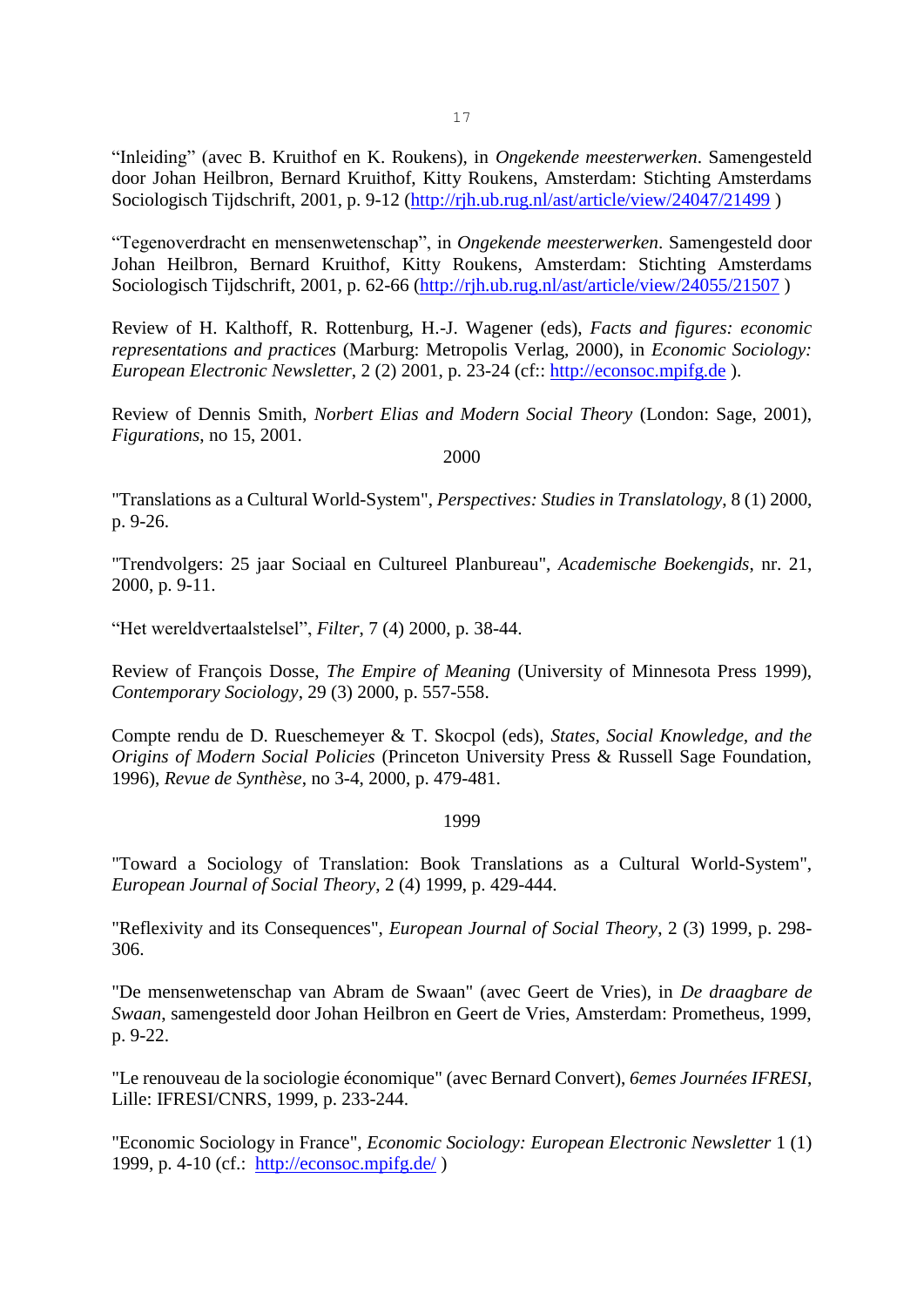"Professionnalisation" in *Dictionnaire de sociologie*, sous la direction de Raymond Boudon, Philippe Besnard, Mohammed Cherkaoui, Bernard-Pierre Lécuyer, Paris: Larousse, 1999.

### 1998

"The Rise of the Social Sciences and the Formation of Modernity" (avec B. Wittrock en L. Magnusson), in: Johan Heilbron, Lars Magnusson & Björn Wittrock (eds), *The Rise of the Social Sciences and the Formation of Modernity: Conceptual Change in Context, 1750-1850*, (Sociology of the Sciences Yearbook), Dordrecht: Kluwer Academic Publications, 1998 (hardback), 2001 (paperback), p. 1-33.

"French Moralists and the Anthropology of the Modern Era: On the Genesis of the Notions of `Interest' and `Commercial Society'", in: Johan Heilbron, Lars Magnusson & Björn Wittrock (eds), *The Rise of the Social Sciences and the Formation of Modernity: Conceptual Change in Context, 1750-1850*, (Sociology of the Sciences Yearbook), Dordrecht: Kluwer Academic Publications, 1998 (hardback), 2001 (paperback), p. 77-106.

"Wat je ziet ben je zelf" (avec M. van Bottenburg), *Amsterdams sociologisch tijdschrift*, 25 (1) 1998, p. 23-24 [\(http://rjh.ub.rug.nl/ast/article/view/23909/21361](http://rjh.ub.rug.nl/ast/article/view/23909/21361) )

Bespreking van Sandra van Voorst, *Weten wat er in de wereld te koop is* (Den Haag: SDU Uitgevers, 1997) in: *Filter* 5 (1) 1998, p. 57-59.

#### 1997

"Traductions et échanges culturels: notes sur le sytème mondial de traduction", in D. Broady, N. Chmatko & M. de Saint Martin (éd.), *Formation des élites et culture transnationale*, Paris: Ecole des Hautes Etudes en Sciences Sociales/Uppsala: SEC, 1997, p. 337-349.

"Cabanis and the Idéologues", in Raymond Boudon, Mohammed Cherkaoui & Jeffrey Alexander (eds), *The Classical Tradition in Sociology: The European Tradition*, London: SAGE, 1997, Vol. 1, p. 238-247.

"Voorwoord" (avec Nico Wilterdink et Abram de Swaan), in *Alles verandert. Opstellen voor en over J. Goudsblom*, onder redactie van Nico Wilterdink, Johan Heilbron en Abram de Swaan, Amsterdam: Meulenhoff, 1997, p. 7-8.

"De twijfelkunst", in *Alles verandert. Opstellen voor en over J. Goudsblom*, onder redactie van Nico Wilterdink, Johan Heilbron en Abram de Swaan, Amsterdam: Meulenhoff, 1997, p. 111- 115.

"Kooivechten: over ontsporting en commercialisering van het wedstrijdvechten" (avec M. van Bottenburg), *Amsterdams sociologisch tijdschrift* 24 (3/4) 1997, p. 375-398 [\(http://rjh.ub.rug.nl/ast/article/view/23842/21294](http://rjh.ub.rug.nl/ast/article/view/23842/21294) )

"De reconstructie van de sociale wetenschap", *Amsterdamse boekengids*, nr. 11, 1997, p. 31- 32.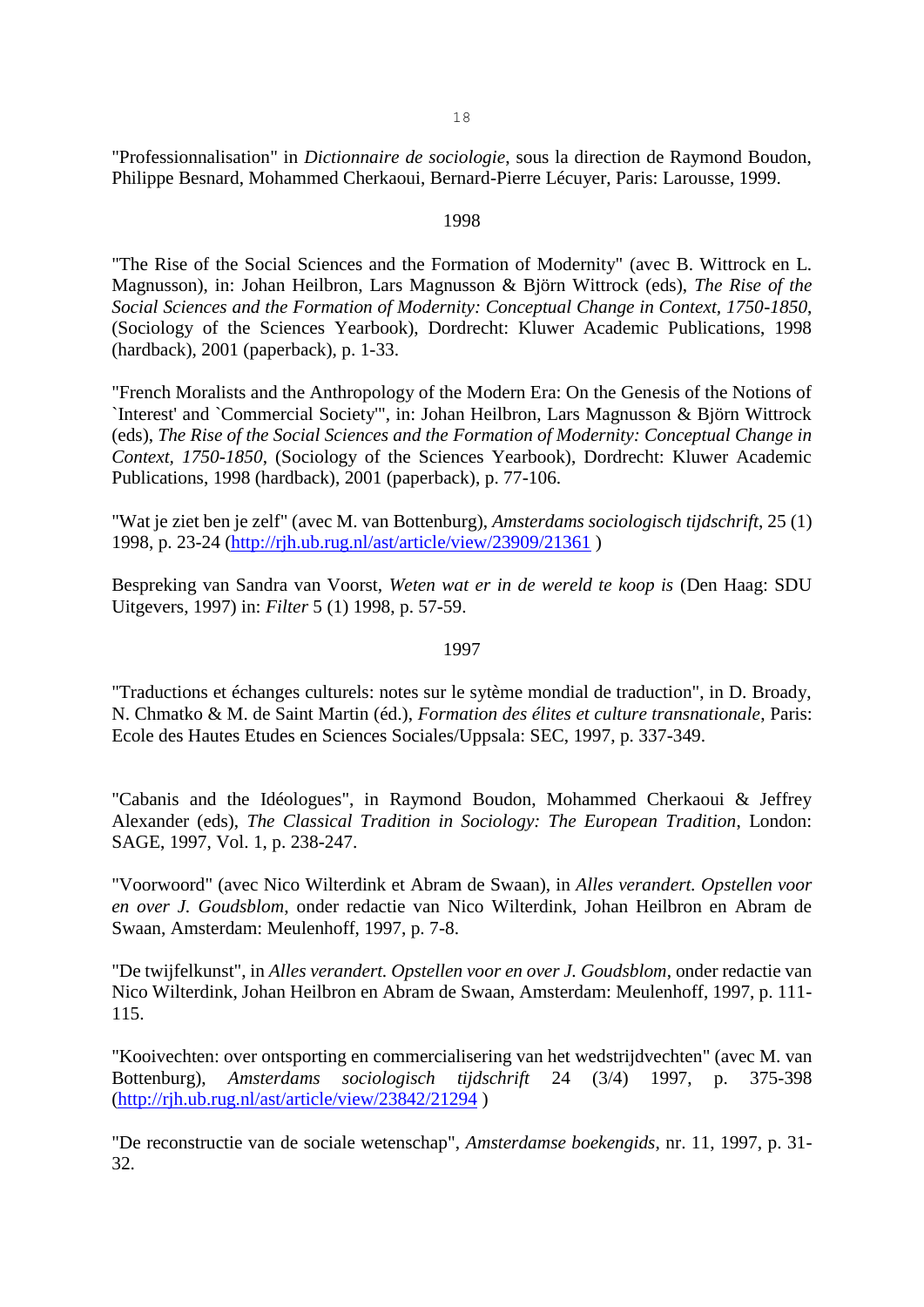#### 1996

"Auguste Comte and Historical Epistemology: A Reply to Dick Pels", *History of the Human Sciences*, 9 (2) 1996, p. 153-159.

"Epiloog: buitenlands cultuurbeleid binnenstebuiten", *Boekmancahier*, 28, 1996, p. 203-207.

"Vertalingen en het wereldvertaalstelsel", *Van taal tot taal*, 40 (2) 1996, p. 86-90.

## 1995

"Inleiding" (avec N. Wilterdink), in: *Mondialisering: de wording van de wereldsamenleving*, onder redactie van Johan Heilbron en Nico Wilterdink, Groningen: Wolters-Noordhoff, 1995, p. 7-15 [\(http://rjh.ub.rug.nl/ast/article/view/23705/21158](http://rjh.ub.rug.nl/ast/article/view/23705/21158) )

"Mondialisering en transnationaal cultureel verkeer", in: *Mondialisering: de wording van de wereldsamenleving*, onder redactie van Johan Heilbron en Nico Wilterdink, Groningen: Wolters-Noordhoff, 1995, p. 162-180 [\(http://rjh.ub.rug.nl/ast/article/view/23708/21161](http://rjh.ub.rug.nl/ast/article/view/23708/21161) )

"Inleiding" plus korte introducties tot de gekozen teksten (avec J. Goudsblom et B. van Heerikhuizen) in *Hoofdstukken uit de sociologie*, onder redactie van J. Goudsblom, Bart van Heerikhuizen en Johan Heilbron, Amsterdam: Amsterdam University Press, 1995.

"Inleiding" (avec W. de Nooy en W. Tichelaar), in *Waarin een klein land. Nederlandse cultuur in internationaal verband*, onder redactie van Johan Heilbron, Wouter de Nooy en Wilma Tichelaar, Amsterdam: Prometheus, 1995, p. 7-13.

"Nederlandse vertalingen wereldwijd. Kleine landen en culturele mondialisering," in *Waarin een klein land. Nederlandse cultuur in internationaal verband*, onder redactie van Johan Heilbron, Wouter de Nooy en Wilma Tichelaar, Amsterdam: Prometheus, 1995, p. 206-252 [\(http://www.dbnl.org/tekst/heil003nede01\\_01/heil003nede01\\_01\\_0001.php](http://www.dbnl.org/tekst/heil003nede01_01/heil003nede01_01_0001.php) )

"Artist's Residencies in the Netherlands/Résidences artistiques aux Pays-Bas", in *Jeune artiste en Europe aujourd'hui/Emerging Artists in Europe Today*, Paris: INJEP, 1995, p. 36-38.

"Sociale wetenschappen en natuurwetenschappen in historisch perspectief", *Theoretische geschiedenis*, 22 (1) 1995, p. 68-72.

"Pays-Bas: glossaire", *Liber. Revue internationale des livres*, 25, 1995.

"Main Trends in Cultural History", *Amsterdamse boekengids. Interdisciplinair*, 1 (2) 1995, p. 30-31.

"Nietzsche's neefjes", *Amsterdamse boekengids. Interdisciplinair*, 1 (4) 1995, p. 27-28.

"De kunst van het overschrijven" (avec G. de Vries), *Facta*, 3 (3) 1995, p. 2-6.

"Bij free fight kan overheid beter buiten de ring blijven" (avec M. van Bottenburg), in: *De Volkskrant*, 27 februari 1995.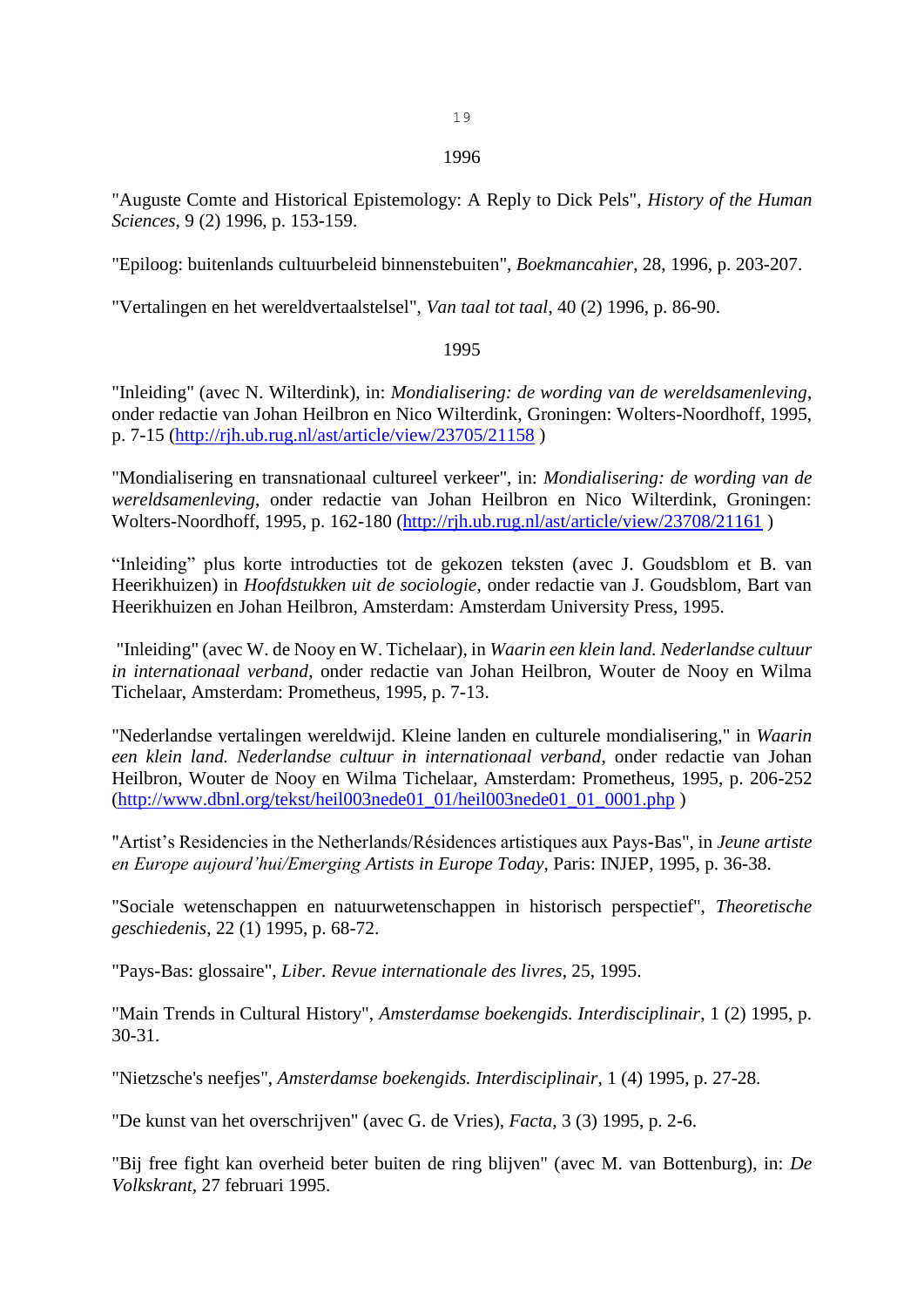"Kunstenaars als heilanden", *Vrij Nederland*, 26 augustus 1995.

### 1994

"Libéralisme et science sociale sous la Troisième République" in: Siep Stuurman (réd.), *Les libéralismes, la théorie politique et l'histoire*, Amsterdam: Amsterdam University Press, 1994, p. 137-148.

"Les trois cultures", in: Gérard Mauger & Louis Pinto (red.), *Lire les sciences sociales*, Paris: Belin, 1994, p. 239-244

"Rudi Laermans over Bourdieu", *Boekmancahier*, 20, 1994, p. 199-200

Bespr. van *Genèses. Sciences sociales et histoire* (Paris 1990-1993) in: *Amsterdams sociologisch tijdschrift*, 20 (3) 1994, p. 161-2

Bespr. van Timothy Reiss, *The Meaning of Literature* (Ithaca/London: Cornell University Press, 1992); Nathalie Heinich, *Du peintre à l'artiste* (Paris: Editions de Minuit, 1993); Jacqueline Bel, *Nederlandse literatuur in het fin de siècle* (Amsterdam: Amsterdam University Press, 1993), in : *Amsterdams Sociologisch Tijdschrift* 20 (3) 1994, p. 165-7.

Bespr. van *Visions sur le développement des Etats européens; théories et historiographies de l'Etat moderne*, édité par Wim Blockmans et Jean-Philippe Genet (Rome: Ecole Française de Rome, 1993) in: *Amsterdams sociologisch tijdschrift*, 21 (3) 1994, p. 151.

Bespr. van René Boomkens, *Kritische massa. Over massa, moderne ervaring en popcultuur* (Amsterdam: Van Gennep, 1994) in: *Vrij Nederland*, 3 september 1994.

### 1993

"Leerprocessen in de beeldende kunst", in T. Bevers, A. van den Braembussche, B. J. Langenberg (red.), *De kunstwereld. Productie, distributie en receptie in de wereld van kunst en cultuur*, Hilversum: Verloren, 1993, p. 102-118.

"Gelijkenissen en schijnverbanden. Meer misvattingen over Auguste Comte", *Kennis en Methode*, 17 (4) 1993, p. 369-377.

"De sociale dynamiek van autonome kunst. Over Pierre Bourdieu's cultuursociologie", *Amsterdams Sociologisch Tijdschrift*, 20 (1) 1993, p. 132-146 ( <http://rjh.ub.rug.nl/ast/article/view/23656/21109> )

"L'art d'avant-garde, peut-il s'enseigner? Ateliers '63 et la transmission artistique", *Liber. Revue européenne des livres*, nr 15, 1993, p. 21-23 (ook verschenen in de anderstalige edities).

"Ce que Durkheim doit à Comte" in: Philippe Besnard, M. Borlandi, P. Vogt (red.), *Division du travail et lien social. La thèse de Durkheim un siècle après*, Paris: Presses Universitaires de France, 1993, p. 59-66.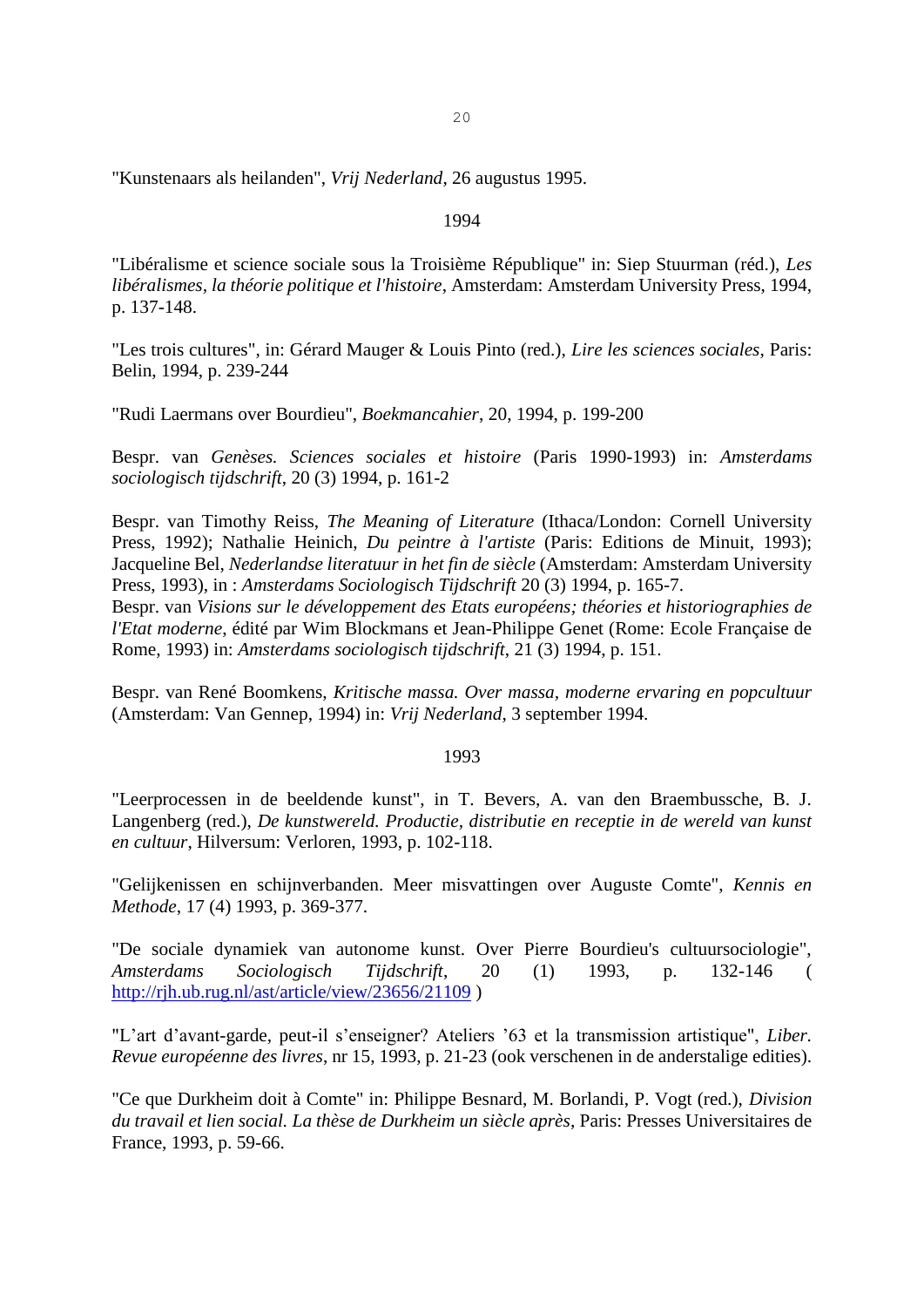"Een strijdbare dag in Parijs", in H. Israëls, M. Komen, A. de Swaan (red.), *Over Elias*, Amsterdam: Het Spinhuis, 1993, p. 45-47.

#### 1992

"Le système d'enseignement supérieur aux Pays-Bas," in M. de Saint Martin & M. D. Gheorghiu (red.), *Les institutions de formation des cadres dirigeants. Etude comparée*, Paris, Maison des Sciences de l'homme, 1992, p. 20-27.

"Anatomie van een kunstwereld", *Boekmancahier*, nr. 11, 1992, p. 84-87.

"Contextualisme op dood spoor", *Kennis en methode*, 16 (3) 1992, p. 290-292.

"Werkplaatsen in de beeldende kunst", *Boekmancahier*, nr. 11, 1992, p. 113-114.

"Denis Diderot, verbindingsofficier van de Verlichting" (naar aanleiding van P. Lepape, *Diderot*, Paris: Flammarion, 1991; P.N. Furbank, *Diderot: A Critical Biography*, London: Sacker & Warburg, 1992) in: *NRC Handelsblad*, 30 mei 1992.

Compte rendu de Dorothy Ross, *The Origins of American Social Science* (Cambridge: Cambridge University Press, 1991) in: *Liber. Revue européenne des livres*, no. 9, mars 1992, p. 16.

Compte rendu de Wolf Lepenies, *Les trois cultures. Entre sciences et littérature l'avènement de la sociologie* (Paris: Éditions de la MSH, 1990), in: *Revue de Synthèse*, no. 3-4, 1992, p. 564-567.

Bespr. van Pierre Bourdieu & L. Wacquant, *Argumenten voor een reflexieve sociale wetenschap* (Amsterdam, SUA, 1992) in: *De Volkskrant*, 28 november 1992.

Bespr. van R.M. Verburg, *The Two Faces of Interest* (Amsterdam: Thesis Publishers, 1991) en A.J. Kerkhof, *De mens is een angstig dier* (Amsterdam: Boom, 1992) in: *Mens en maatschappij*, 67 (4) 1992, p. 436-437.

### 1991

"The Tripartite Division of French Social Science. A Long-Term Perspective", in Peter Wagner, Björn Wittrock & Richard Whitley (eds.), *Discourses on Society. The Shaping of the Social Science Disciplines* (Sociology of the Sciences Yearbook, Volume XV), Dordrecht: Kluwer Academic Publishers, 1991, p. 73-92.

"Pionniers par défaut? Les débuts de la recherche au Centre d'études sociologiques (1946- 1960)", *Revue française de sociologie*, 27 (3) 1991, p. 365-379.

"Theory of Knowledge and Theory of Science in the Work of Auguste Comte", *Revue de Synthèse*, CXII (1) 1991, p. 75-89.

-- Reprinted in Raymond Boudon, Mohammed Cherkaoui & Jeffrey Alexander (eds), *The Classical Tradition in Sociology: The European Tradition*, London: SAGE Publications, 1997, Vol. 1, p. 328-340.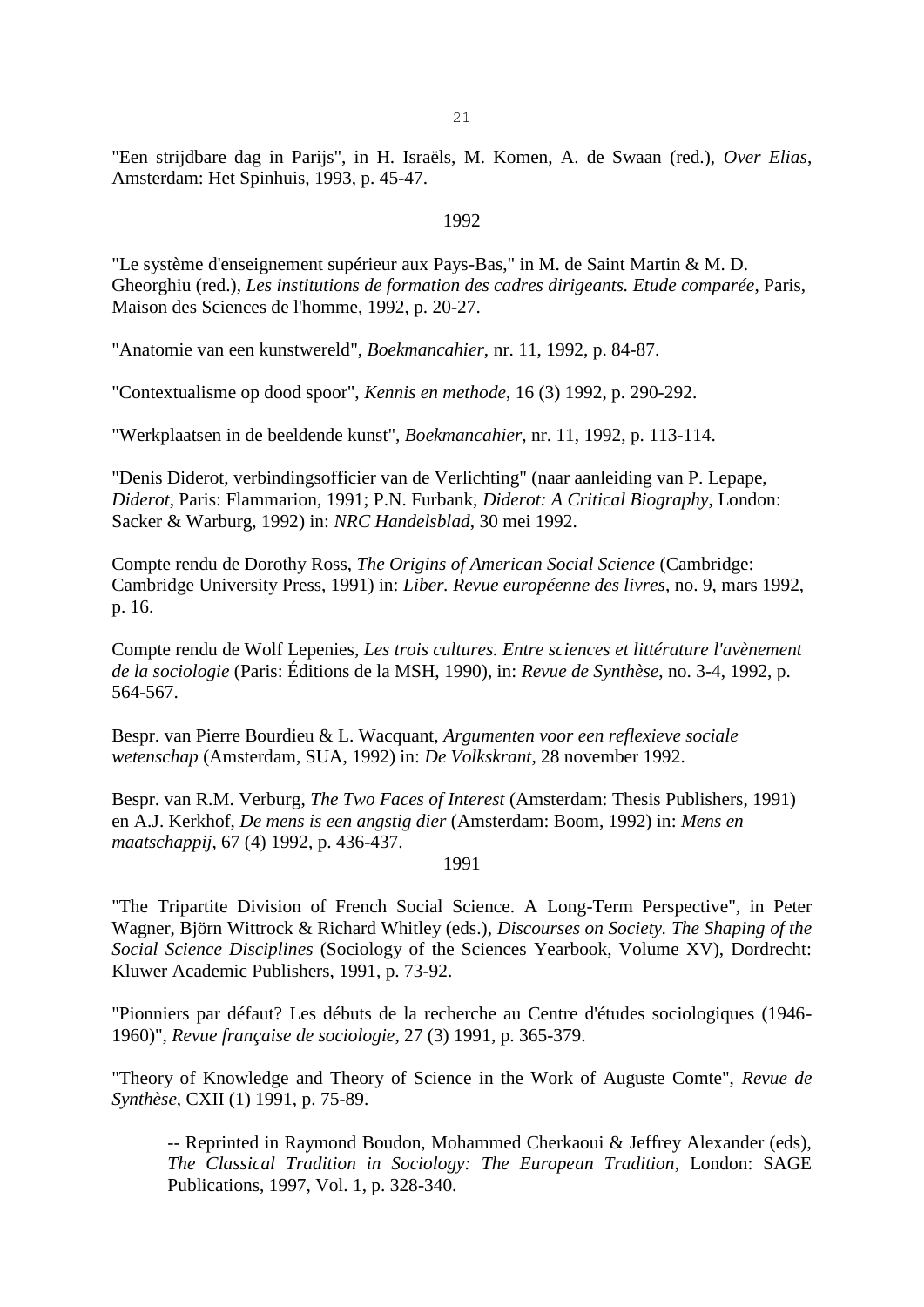"Intellectuele geschiedenis als sociologisch probleem. Repliek", *Amsterdams Sociologisch Tijdschrift*, 18 (1) 1991, p. 140-160 [\(http://rjh.ub.rug.nl/ast/article/view/23562/21016](http://rjh.ub.rug.nl/ast/article/view/23562/21016) )

Compte rendu de W.H. Kranendonk, *Society as Process* (Amsterdam: Publikatiereeks Sociologisch Instituut, 1990) in: *Actes de la recherche en sciences sociales*, no. 86/87, 1991.

Compte rendu de J.B. Bedaux, *The Reality of Symbols: Studies in the Iconology of Netherlandish Art, 1400-1800* (The Hague: Gary Schwartz/SDU, 1990) in: *Liber. Revue européenne des livres*, no. 7, septembre 1991.

Bespreking van M. Cranston, *The Noble Savage: Jean-Jacques Rousseau 1754-1762* (London: Allen Lane, 1991) in: *NRC Handelsblad*, 15 juni 1991.

Bespreking van B. Fontana, *Benjamin Constant and the Post-Revolutionary Mind* (New Haven/London: Yale University Press, 1991) in: *NRC Handelsblad*, 14 september 1991.

Bespreking van C. Lasch, *The True and Only Heaven: Progress and its Critics* (New York: W.W. Norton, 1991) in: *Vrij Nederland*, 21 september 1991.

"Uniek Amerika", *NRC Handelsblad*, 30 november 1991.

#### 1990 - 1986

"Auguste Comte and Modern Epistemology", *Sociological Theory*, 8, 1990, p. 153-162.

"Auguste Comte och den moderna epistemologins genombrott", *Vest. Tidskrift för vetenskapsstudier*, 4, 1990, p. 16-25.

"Les débuts de la recherche sociologique en France", *Cahiers pour l'histoire du CNRS*, vol. 6, 1990, p. 126-127

"The Particularity and Particularisms of Sociology in the Netherlands", *Research Notes from the Netherlands*, 1, 1989, p. 2-6.

"Eerstejaars sociologiestudenten in Amsterdam", *Sociodrome*, no. 3, 1989, p. 2-5 (avec H. Schijf et M. Vink).

"Particularités et particularismes de la sociologie aux Pays-Bas", *Actes de la recherche en sciences sociales*, 74, 1988, p. 76-81.

Bespr. van Philippe Besnard, *L'anomie, ses usages et ses fonctions dans la discipline sociologique depuis Durkheim* (Paris: Presses Universitaires de France, 1987) in: *Mens en maatschappij*, 63, 1988, p. 112.

"A propos de la découverte du virus du Sida. Mécanismes de concurrence et de défense dans un conflit scientifique" (avec Jaap Goudsmit), *Actes de la recherche en sciences sociales*, 69, 1987, p. 98-104.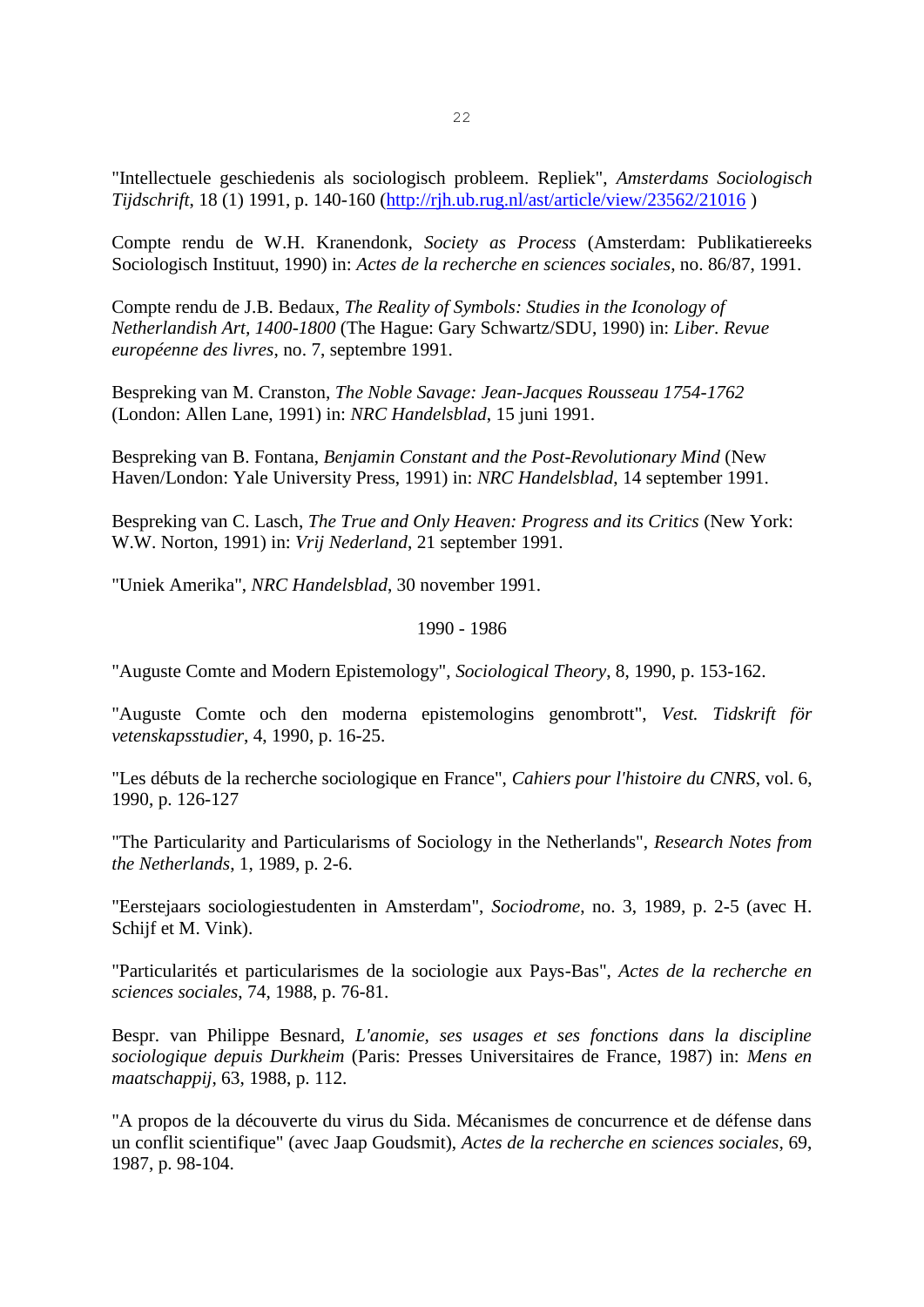"Über die Genese der Soziologie in Frankreich", in *Wissenschaftskolleg Jahrbuch*, Berlin: Siedler Verlag, 1987, p. 267-279.

"AIDS: een wereldprobleem" (avec Jaap Goudsmit et Mattias Duyves), *Spectrum Jaarboek 1987*, Utrecht, Antwerpen: Het Spectrum, 1987, p. 194-198.

"Repères" [entretien avec Pierre Bourdieu], in : Pierre Bourdieu, *Choses dites*, Paris: Editions de Minuit, 1987, p. 47-71.

Bespr. van B. Kristensen, *Het verraad van de techniek: over de sociologie van Jacques Ellul* (Amsterdam: VU Uitgeverij, 1986), in *Mens en maatschappij*, 62, 1987, p. 335-336.

"De ontdekking van het Aids-virus. Over weerstand en wedijver in een prioriteitsgeschil" (avec Jaap Goudsmit), *De Gids*, 149, 1986, p. 3-14.

"La professionnalisation comme concept sociologique et comme stratégie des sociologues", in *Historiens et sociologues aujourd'hui*, Paris: Editions du CNRS, 1986, p. 61-73.

"Ars inveniendi. Vraaggesprek met Pierre Bourdieu" (avec M. de Groot), *Psychologie en Maatschappij*, 10, 1986, p. 46-55.

"Über die Entdeckung des Aids-Virus. Abwehr und Konkurrenz in einem Prioritätenstreit" (avec Jaap Goudsmit), *Merkur*, 40, no. 453, 1986, p. 948-62.

Compte rendu de Wolf Lepenies, *Die drei Kulturen. Soziologie zwischen Literatur und Wissenschaf*t (München: Karl Hanser Verlag, 1985), *Actes de la recherche en sciences sociales*, 62/63, 1986, p. 135

#### 1985-1978

"Les métamorphoses du durkheimisme, 1920-1940", *Revue française de sociologie*, 26 (2) 1985, p. 203-237.

"Werkloze academici" (avec Tom Schram), *Intermediair*, 21, no. 22, 1985, p. 1-9.

"Wedijveren om werkkringen" (avec Tom Schram), Intermediair, 21, no. 36, 1985, p. 39-41.

"Werkloosheid onder academici: de cijfers" (avec Tom Schram), *Intermediair*, 21, no. 36, 1985, p. 47-49.

"Werkloosheid in de sociale wetenschappen", *Sociodrome*, no. 3, 1985, p. 15-16.

Bespr. van Pierre Bourdieu, *Homo academicus* (Paris: Editons de Minuit, 1985), in: *Amsterdams sociologisch tijdschrift*, 12, 1985, p. 188-191.

Compte rendu d'Alain Drouard (éd.), *Le développement des sciences sociales en France au tournant des années soixante* (Paris: Editions du CNRS, 1983), *Revue française de sociologie*, 25, 1984, p. 307-308.